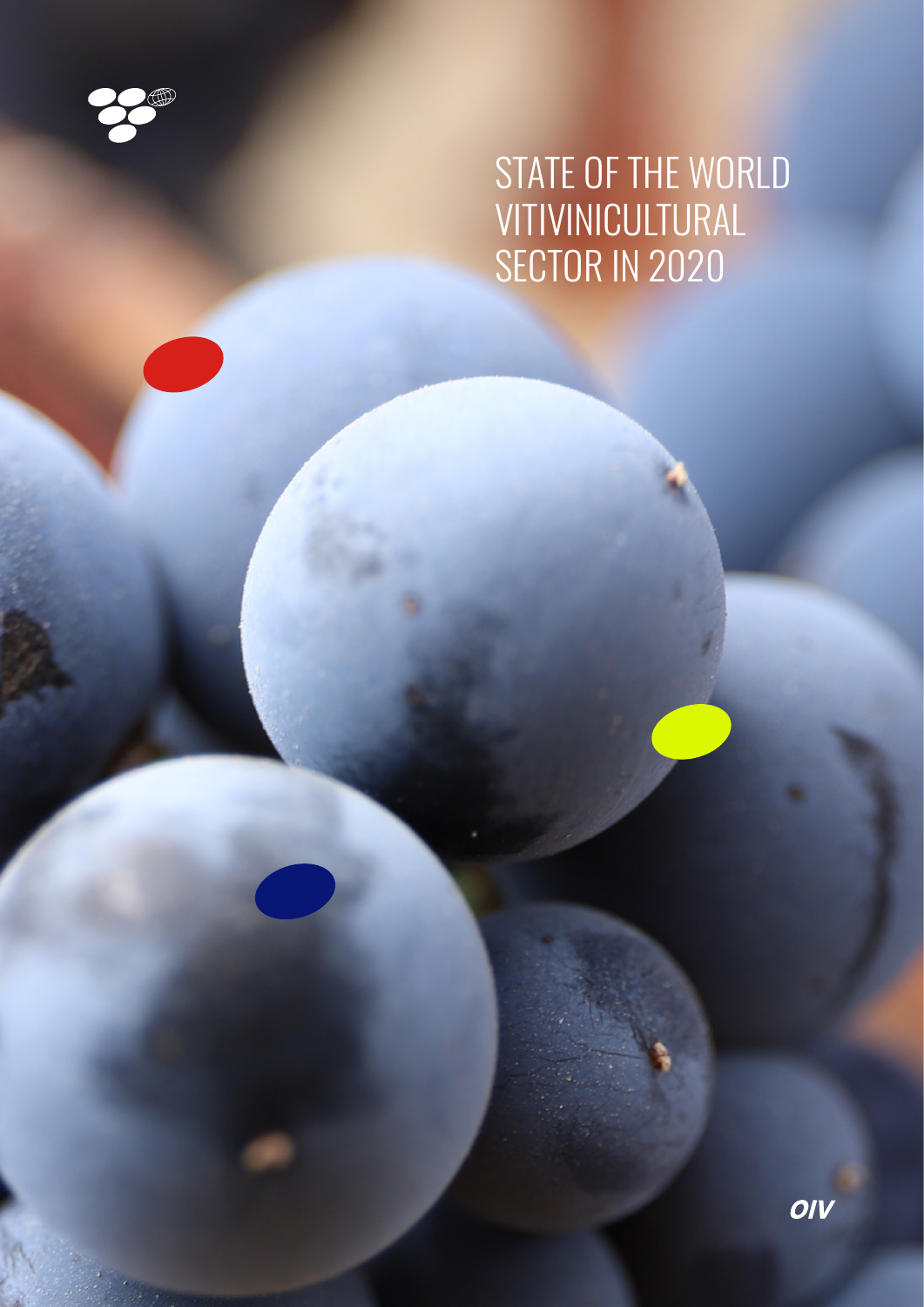STATE OF THE WORLD VITIVINICULTURAL SECTOR IN 2020



## **1 • VINEYARD SURFACE AREA** <sup>3</sup> **2 • WINE PRODUCTION** <sup>6</sup> **3 • WINE CONSUMPTION** 9 **4 • INTERNATIONAL TRADE OF WINE** <sup>11</sup>

**Abbreviations** 

**kha:** thousands of hectares **mha:** millions of hectares **khl:** thousands of hectolitres **mhl:** millions of hectolitres **m:** million **bn:** billion **EUR:** euros **Prov.:** provisional **Prel.:** preliminary

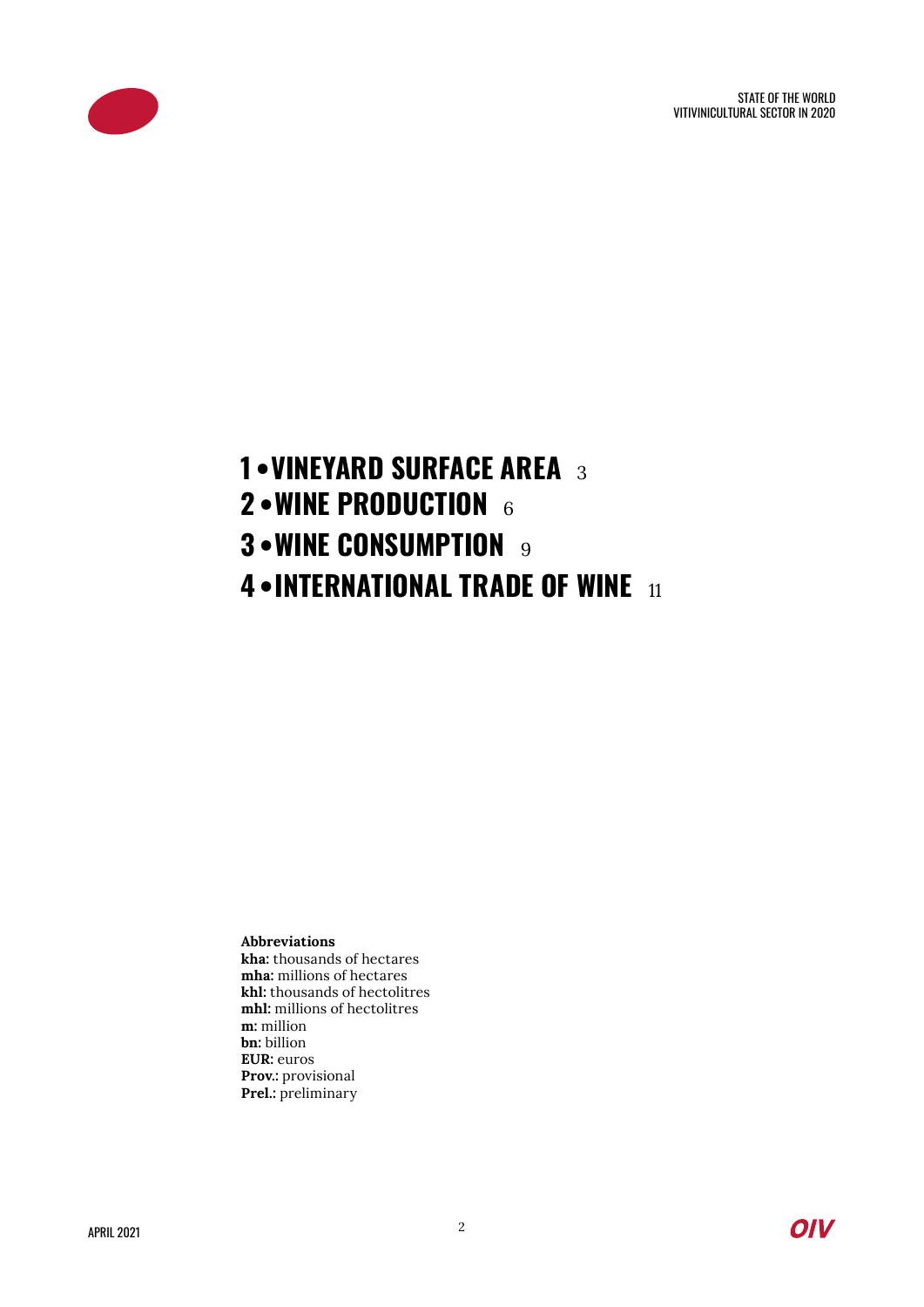

### **1 • VINEYARD SURFACE AREA**

**In 2020 the world area under vines**, corresponding to the total surface area planted with vines for all purposes (wine and juices, table grapes and raisins), including young vines not yet in production, **is estimated at 7.3 mha**.

As shown in fig. 1, the surface area of the world vineyard

seems to have stabilised since 2017, after the fall caused by the significant reduction in the vineyard surface area in countries like Iran, Turkey, Portugal, Uzbekistan, and USA. The current stabilisation, however, hides heterogeneous evolutions in different regions in the world.





#### **Trends in the main vine-growing countries**

Starting with the **Northern Hemisphere**, overall stability can be observed in the **European Union (EU)**  vineyards, which stand for the seventh consecutive year at **3.3 mha**. The EU vineyard is undergoing a global balance between grubbing up and new planting since 2015. This stability can be attributed to the management of viticultural production potential, which since 2016 has enabled EU Member States to authorise planting of up to an annual growth of 1% of the vineyard already planted.

Within the EU, the latest available data for 2020 indicates an increase in the area under vines in **France**  (**797 kha**, +0.4% /2019) and **Italy** (**719 kha**, +0.8% /2019). The vineyard surface areas in **Spain** (**961 kha**, -0.6% /2019), **Portugal** (**194 kha**, -0.2% /2019), **Romania** (**190 kha**, -0.4% /2019), **Bulgaria** (**66 kha**, -1.8% /2019) and **Hungary** (**65 kha**, -3.9% /2019), on the other hand, have decreased with respect to 2019.

Germany's surface area in 2020 is stable and it is estimated at **103 kha**, a value in line with the last twentyyear average.

In Eastern Europe, **Moldova** continued its downward trend started since 2018, reaching a vineyard surface area of **140 kha** (-2% /2019), which can be explained by the ongoing process of restructuring and transformation of its vineyard. **Russian vineyards** on the other hand, in 2020, have marginally increased to **96 kha** (+0.6% /2019).



©OIV

<sup>1</sup>Regulation (EU) No. 1308/2013 introduced in 2016, a new tool for the management of viticultural production potential, based on a system of new planting authorisations, replacing the old planting-rights system.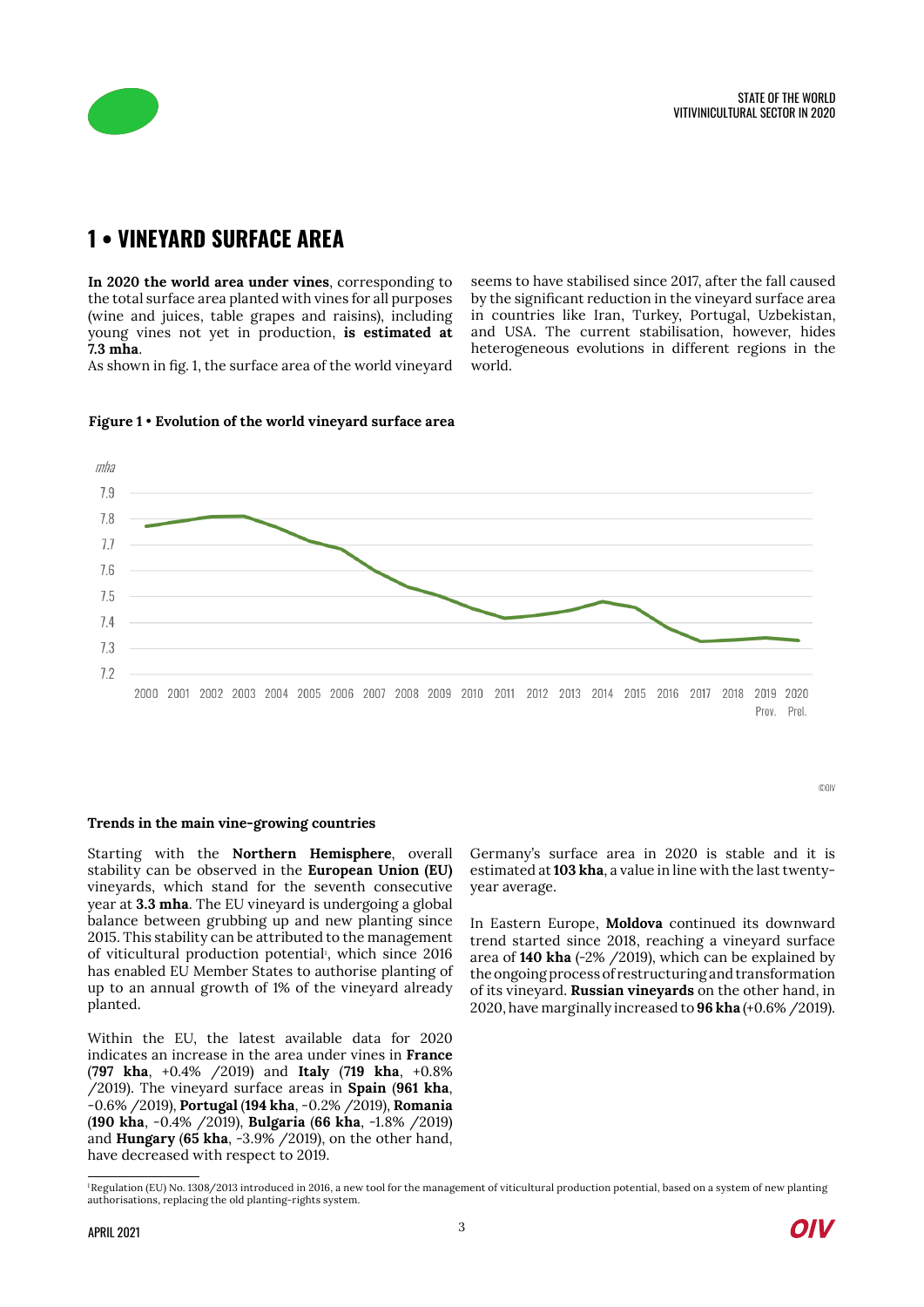



**Turkey**, the fifth vineyard in the world, once again, saw the size of its vineyard area decreasing in 2020 by 4.7 kha (-1.1%), to a total surface of **431 kha**. This is the seventh year in a row that Turkey shrinks the size of its vineyard, recording a total reduction of more than 70 kha since 2013.

In East Asia, after a long period of significant expansion (2000-2015), the growth of the **Chinese vineyard** (**785 kha**) in 2020, is slowing down (+0.6% /2019) for the fifth year in a row. According to the results of the Third National Agricultural Census in China, data on the area under vines have been significantly revised, consequently putting China in the third position in vineyard areas in the world in 2019 and 2020, after Spain and France.

In the **USA**, the vineyard has been consistently decreasing since 2013, and its estimated surface area in 2020 is **405 kha**. This downward trend, specifically the sharp decline in 2018, is associated to the endeavour to overcome a grape over supply problem.

In the **Southern Hemisphere**, the recent evolution of vineyard surface area in major vine-growing countries differs from region to region.

In **South America**, overall changes in vineyard surface area between 2019 and 2020 showed a downward trend for the fifth year in a row. The first vineyard by size is **Argentina** that has, since 2014, seen a decline at an annual average growth rate of -1%. However, in 2020, it saw a drop of only 0.2% compared to 2019, to reach **215 kha**. Similarly, **Chile** decreased its area under vines (-1.2% /2019), estimated at **207 kha** in 2020. Also, **Brazil** with a decline of almost 1 kha (-1.2% / 2019) in surface, stands at **80 kha** in 2020.

In 2020, **South African** vineyards do not record significant changes for the second year in a row, staying at **122 kha** (-0.7% /2019). This stabilization comes after the period between 2015 and 2018 where a drought caused major damages to the vineyard thus drastically reducing its size by more than 10 kha (-8%).

In **Oceania**, while in **Australia** the area under vines remained unchanged at **146 kha** in 2020 for a third year in a row, in **New Zealand**, the surface area growing by 2% compared to 2019, recorded an all-time high of **40 kha** in 2020.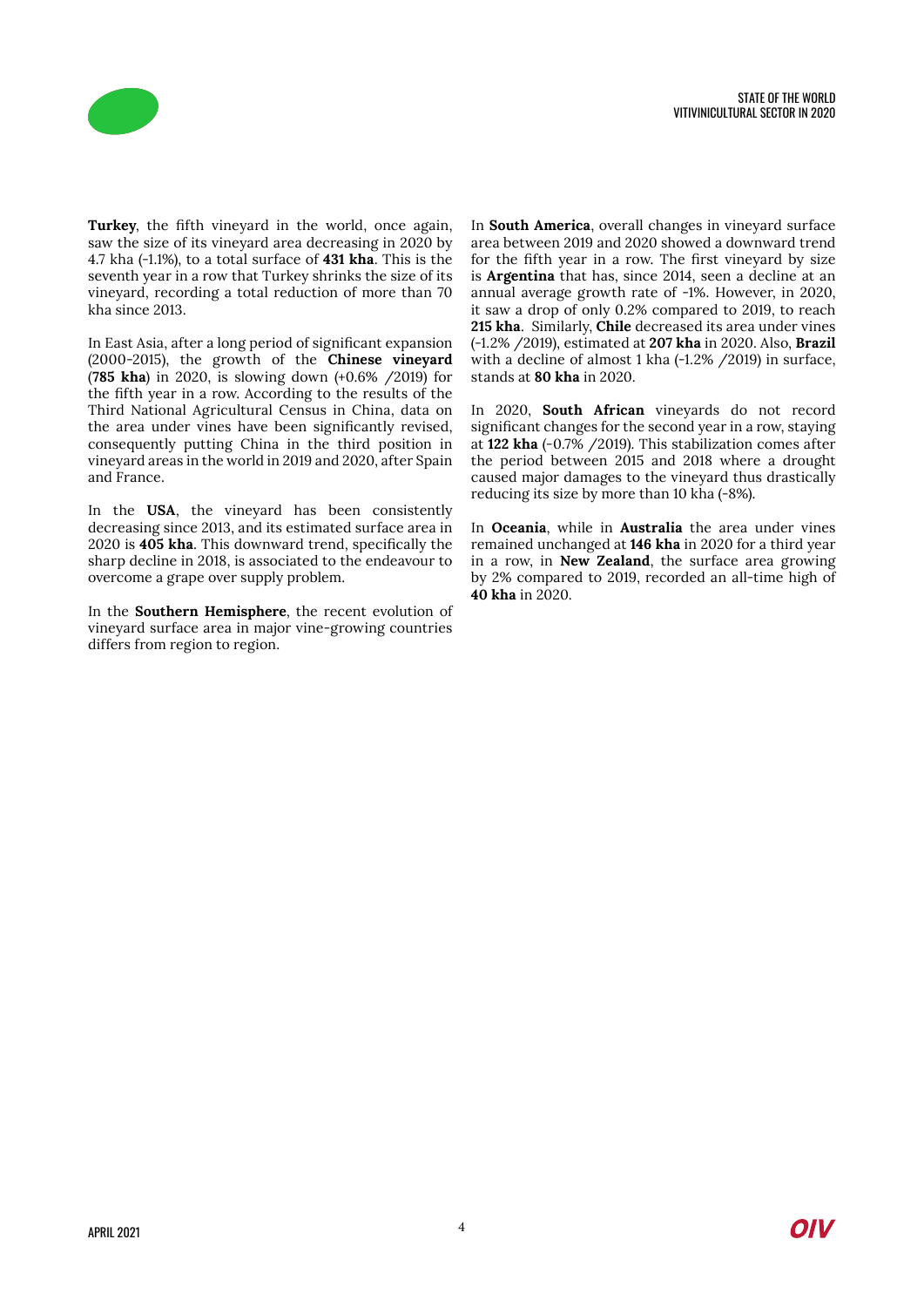

| kha                | 2016 | 2017 | 2018   | 2019<br>Prov. | 2020<br>Prel. | 2020/2019<br>$%$ Var. | 2020<br>% world |
|--------------------|------|------|--------|---------------|---------------|-----------------------|-----------------|
| Spain              | 975  | 968  | 972    | 966           | 961           | $-0.6%$               | 13.1%           |
| France             | 786  | 788  | 792    | 794           | 797           | 0.4%                  | 10.9%           |
| China              | 770  | 760  | 779    | 781           | 785           | 0.6%                  | 10.7%           |
| Italy              | 693  | 699  | 701    | 713           | 719           | 0.8%                  | 9.8%            |
| Turkey             | 468  | 448  | 448    | 436           | 431           | $-1.1%$               | 5.9%            |
| <b>USA</b>         | 439  | 434  | 408    | 407           | 405           | $-0.4%$               | $5.5\%$         |
| Argentina          | 224  | 222  | 218    | $215\,$       | $215\,$       | $-0.2%$               | 2.9%            |
| Chile              | 209  | 207  | 208    | 210           | 207           | $-1.2%$               | 2.8%            |
| Portugal           | 195  | 194  | 192    | 195           | 194           | $-0.2%$               | 2.7%            |
| Romania            | 191  | 191  | 191    | 191           | 190           | $-0.4%$               | 2.6%            |
| Iran*              | 168  | 153  | 167    | 167           | 167           | 0.0%                  | 2.3%            |
| India <sup>*</sup> | 131  | 147  | 149    | 151           | 151           | 0.0%                  | 2.1%            |
| Australia          | 145  | 145  | 146    | 146           | 146           | 0.0%                  | 2.0%            |
| Moldova            | 145  | 151  | 147    | 143           | 140           | $-2.0%$               | 1.9%            |
| South Africa       | 130  | 128  | 123    | 122           | 122           | $-0.7%$               | 1.7%            |
| Uzbekistan*        | 131  | 111  | 108    | 112           | 112           | 0.0%                  | 1.5%            |
| Greece*            | 105  | 106  | 108    | 109           | 109           | 0.0%                  | 1.5%            |
| Germany*           | 102  | 103  | 103    | 103           | 103           | 0.0%                  | 1.4%            |
| Russia             | 88   | 90   | 93     | 96            | 96            | 0.6%                  | 1.3%            |
| Afghanistan*       | 89   | 94   | 94     | 96            | 96            | 0.0%                  | 1.3%            |
| <b>Brazil</b>      | 86   | 84   | 82     | 81            | 80            | $-1.2%$               | 1.1%            |
| Egypt*             | 83   | 84   | 80     | 79            | 79            | 0.0%                  | 1.1%            |
| Algeria*           | 76   | 75   | $75\,$ | 66            | 66            | 0.0%                  | 0.9%            |
| Bulgaria           | 64   | 65   | 67     | 67            | 66            | $-1.8%$               | 0.9%            |
| Hungary            | 68   | 68   | 69     | 67            | 65            | $-3.9%$               | $0.9\%$         |
| Other countries    | 816  | 812  | 811    | 827           | 827           | 0.0%                  | 11.3%           |
| <b>World total</b> | 7379 | 7326 | 7333   | 7342          | 7331          | $-0.2%$               | 100.0%          |

Figure 2 • Vineyard surface area of major vine-growing countries<sup>2</sup>

Figure in Italics: OIV estimates \* Carried over from latest available data Sources: OIV, FAO.



©OIV

<sup>&</sup>lt;sup>2</sup>Refers to total surface area planted with vines for all purposes (wine and juices, table grapes and raisins), including young vines not yet in production.<br>Includes countries with vineyards larger than 50 kha in 2020.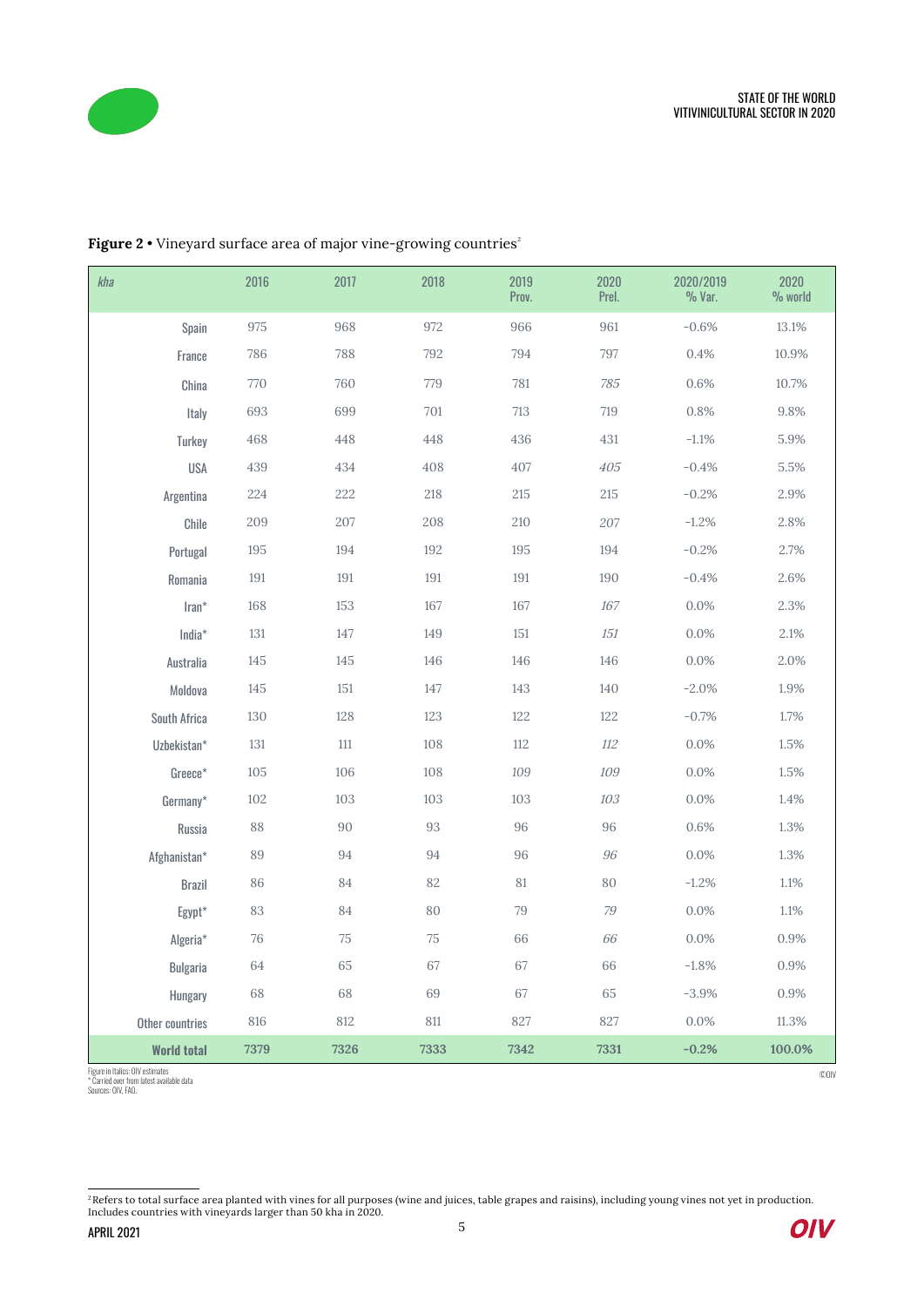

### **2 • WINE PRODUCTION**

**World wine production**, excluding juices and musts, in 20203 is estimated at **260 mhl**, marking a slight increase of almost 3 mhl (+1%), compared to 2019. Overall, after two consecutive volatile years of 2017 and 2018, 2020 is in line with the 2019 global wine production level that can be defined as slightly **below average**.

#### **Trends in the main wine-producing countries in the Northern Hemisphere**

Vinified production in the **EU** in 2020 is estimated at **165 mhl**, registering an increase of 8% (+12 mhl) compared to the low volume registered in 2019. Despite the attempt of national and EU regulations to contain production4 and the decisions of several Italian, French and Spanish producers' associations to fix the vinified volumes at a level lower to that of 2019 because of the expected drop in demand on the global wine market, the favourable weather led to a bountiful harvest in many regions of the EU. For this reason, many forecasts and early estimates made in September 2020 have been revised upwards.

The production volumes in these three countries recorded respective decreases of -7.3 mhl (-13%), -7.1 mhl (-15%), and -11.4 mhl (-25%) compared with the very high production of 2018. However, while for Italy the 2019 production volume is only 2% less than its last five-year average, for France and Spain the difference is much larger, at -6% and -11% respectively.

**Italy (49.1 mhl)**, **France (46.6 mhl)**, and **Spain (40.7 mhl)**, which together account for 53% of the world wine production in 2020, saw a sharp rise in their wine production with respect to 2019. The production volumes in these three countries recorded increases of 1.5 mhl (+3%), 4.4 mhl (+11%), and 7.0 mhl (+21%) respectively compared to 2019. However, while for Italy the 2020 production volume remains in line with respect to its last five-year average, for France and Spain the shoot is much larger, with +6% and +8% respectively. This increase could be accrued to a warm spring and summer, experienced in these countries that favoured an early and large 2020 harvest.



#### **Figure 3** • **Evolution of world wine production (juices and musts excluded)**

<sup>©</sup>OIV

<sup>&</sup>lt;sup>3</sup>This is the production resulting from wine grapes harvested at the start of 2020 in the Southern Hemisphere and at the end of 2020 in the Northern Hemisphere.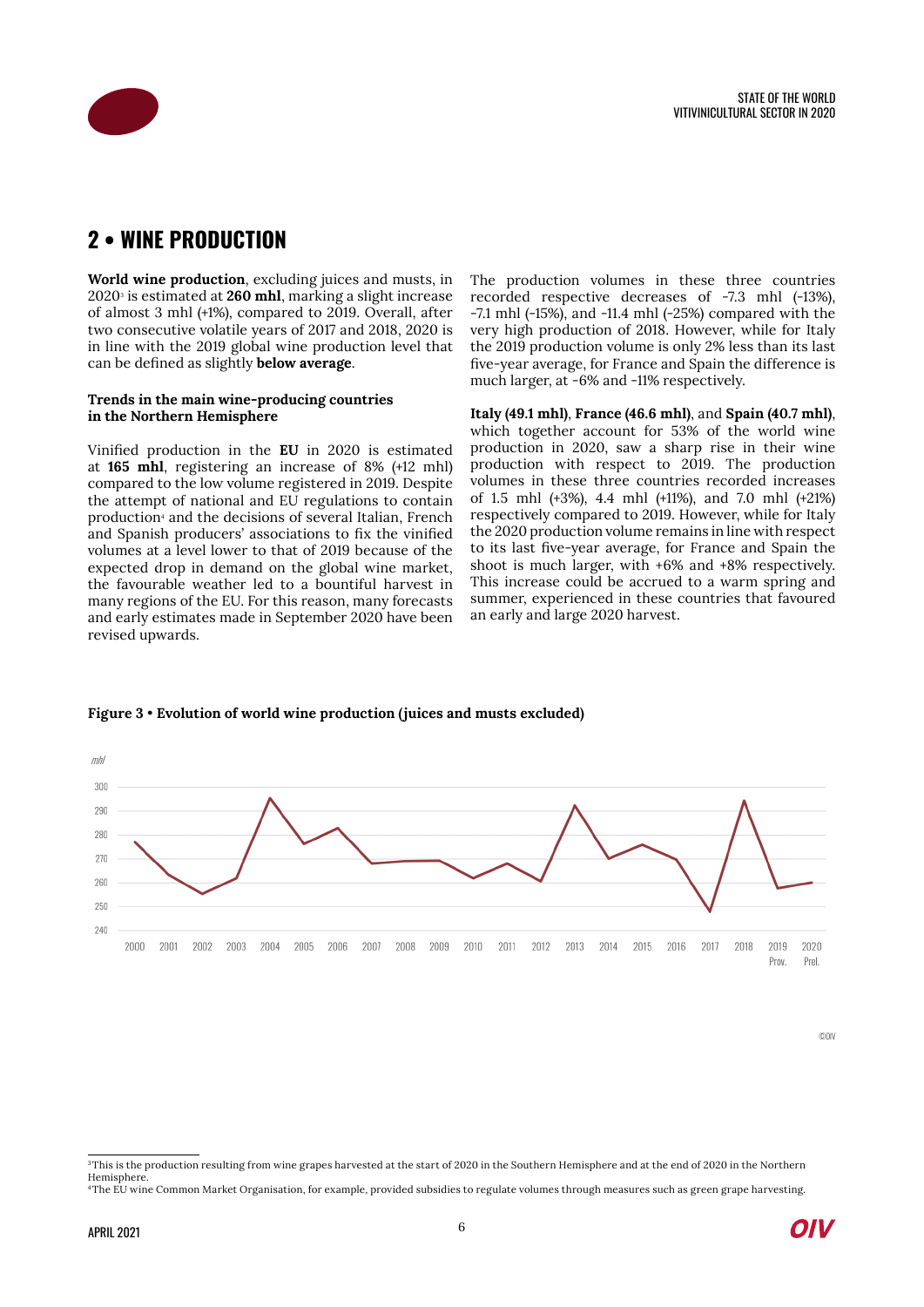

On the other hand, apart from **Germany** which has also slightly increased its 2020 wine production (**8.4 mhl**, +2%/2019), all the other main wine producing countries in the EU recorded a drop with respect to 2019. In 2020, the production levels were: **Portugal** (**6.4 mhl**, -2% /2019), **Romania** (**3.6 mhl**, -7% /2019), **Austria** (**2.4 mhl**, -3% /2019), **Hungary** (**2.4 mhl**, -12% /2019) and **Greece** (**2.3 mhl**, -6% /2019).

In Eastern Europe, **Russia** (**4.4 mhl**, -4% / 2019) and **Ukraine** (**0.7 mhl**, -33% / 2019) too, witnessed a notable downfall in wine production in 2020. **Moldova** underwent unfavourable conditions due to a drought, thereby documenting a less abundant harvest in 2020 with vinified production being equal to **0.9 mhl** (-37%/ 2019). **Georgia** (**1.8 mhl**), contrastingly, is estimated to increase its wine production by 2% compared to 2019, recording a level 37% higher than its five-year average.

In Asia, the new data available5 for **China** indicate an estimated vinified production of **6.6 mhl** in 2020, marking a decrease of -16% with respect to the already declining production level of 2019. This is a sharp decline in wine production for the fourth year in a row, a signal that the development of the Chinese wine sector could be more uncertain than previously expected. A potential explanation for this negative trend is the structural problems (such as difficult climate conditions, technological constraints and overall low productivity) facing China, which are making the Chinese wine industry less competitive compared to imported wines.

In North America, wine production in the **USA** is estimated at **22.8 mhl**, a decrease of 11% compared to 2019. This striking decline in 2020 can be mainly explained by the combination of factors- such as bad weather conditions, namely the dry lightning storm that raged fires in California from August to October, inducing lower yields and giving smoke taint to a part of grapes that were not harvested; and a response to overcome the oversupply problem of grapes and wine.

#### <sup>5</sup>Official data from China is revised frequently and hence must be treated with caution.

### **Trends in the main wine-producing countries in the Southern Hemisphere**

In **South America**, the overall trend for wine production in 2020 is negative with respect to 2019. This descent might be explained by the unfavourable weather conditions caused by El Niño with excess rainfall in the vine growing areas. Not only are the vinified productions in **Argentina** (**10.8 mhl**, -17% /2019) and **Chile** (**10.3 mhl**, -13% /2019) lower than last year, but they are also significantly lower than their five-year averages (-13% and -10% respectively). In 2020, **Brazil** (**1.9 mhl**) registered a decrease of 5% in its wine production from 2019. Except for 2016, when El Niño devastated the harvest, this is the lowest vinified production level registered in Brazil since the beginning of the century.

In **South Africa**, 2020 production reached **10.4 mhl**. This represents a swell of 7% with respect to the volume registered in 2019, and it is gradually headed for convergence to the average production levels recorded before the beginning of the drought that heavily impacted the country for three years in a row (2016, 2017 and 2018).

Regarding **Oceania**, **Australian** wine production registers a decline for the third consecutive year, stooping to the lowest level recorded in the last decade, reaching **10.6 mhl** in 2020 (-11% / 2019). On the flip side, **New Zealand's** wine production was **3.3 mhl** in 2020, touching the highest recorded level ever, with a +11% growth compared to 2019.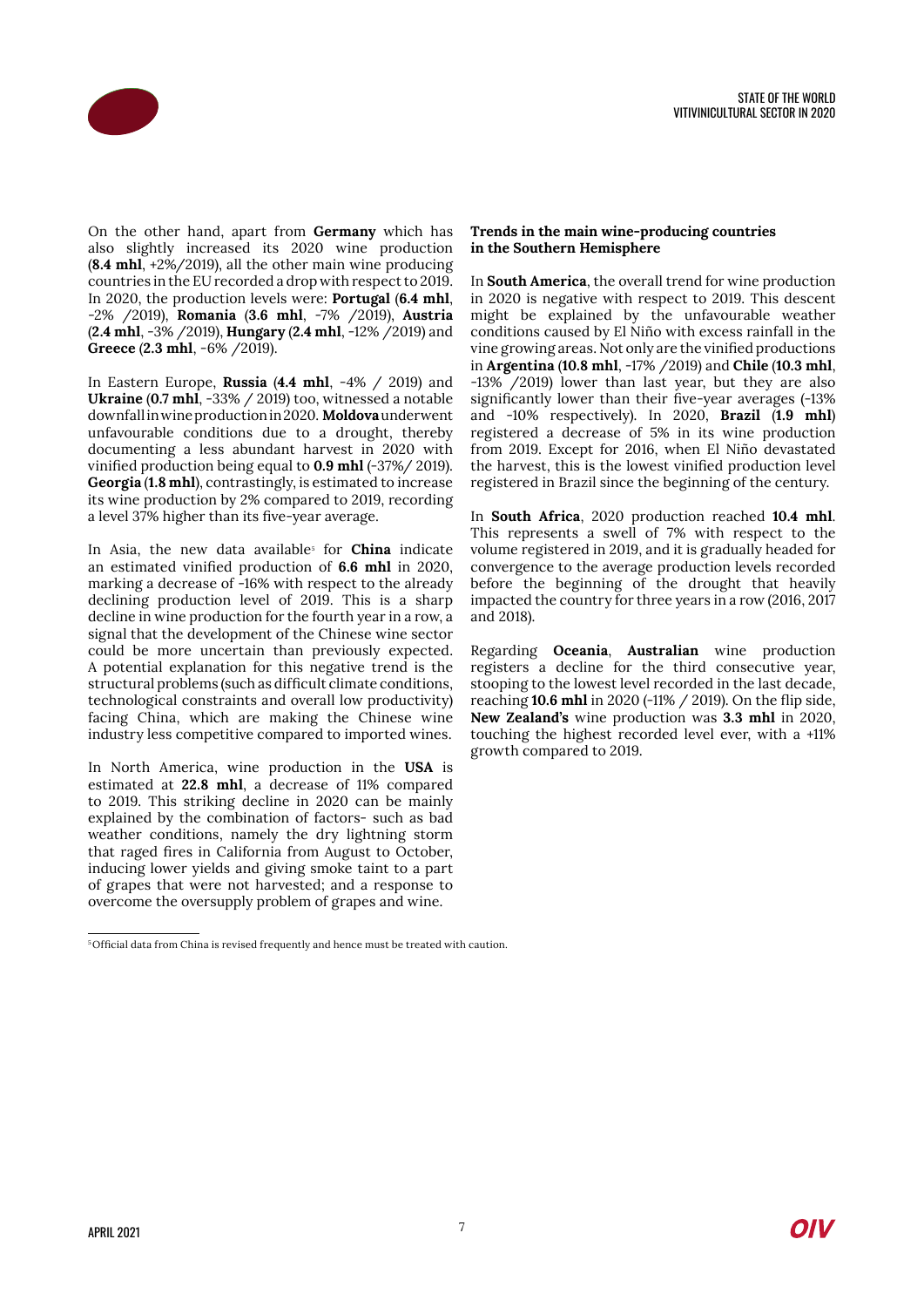

| mhl                            | 2016     | 2017     | 2018                      | 2019 Prov. | 2020 Prel. | 2020/2019 % Var. |
|--------------------------------|----------|----------|---------------------------|------------|------------|------------------|
|                                |          |          |                           |            |            |                  |
| Italy                          | 50.9     | 42.5     | 54.8                      | 47.5       | 49.1       | 3%               |
| France                         | 45.4     | 36.4     | 49.2                      | 42.2       | 46.6       | $11\%$           |
| Spain                          | 39.7     | 32.5     | 44.9                      | 33.7       | 40.7       | 21%              |
| <b>USA</b>                     | 24.9     | 24.5     | 26.1                      | 25.6       | 22.8       | $-11\%$          |
| Argentina                      | $9.4\,$  | $11.8\,$ | 14.5                      | $13.0\,$   | 10.8       | $-17%$           |
| Australia                      | $13.1\,$ | 13.7     | 12.7                      | $12.0\,$   | $10.6\,$   | $-11\%$          |
| South Africa                   | $10.5\,$ | 10.8     | 9.5                       | 9.7        | 10.4       | 7%               |
| Chile                          | $10.1\,$ | $9.5\,$  | 12.9                      | $11.9\,$   | 10.3       | $-13%$           |
| Germany                        | $9.0\,$  | 7.5      | 10.3                      | 8.2        | 8.4        | $2\%$            |
| China                          | 13.2     | $11.6\,$ | $\mathcal{G}.\mathcal{S}$ | 7.8        | 6.6        | $-16%$           |
| Portugal                       | $6.0\,$  | 6.7      | 6.1                       | $6.5\,$    | $6.4\,$    | $-2%$            |
| Russia                         | $5.2\,$  | $4.5\,$  | 4.3                       | $4.6\,$    | $4.4\,$    | $-4%$            |
| Romania                        | $3.3\,$  | $4.3\,$  | $5.1\,$                   | 3.8        | $3.6\,$    | $-7%$            |
| New Zealand                    | $3.1\,$  | 2.9      | 3.0                       | 3.0        | 3.3        | 11%              |
| Hungary                        | $2.5\,$  | $2.5\,$  | 3.6                       | 2.7        | 2.4        | $-12%$           |
| Austria                        | $2.0\,$  | $2.5\,$  | 2.8                       | $2.5\,$    | $2.4\,$    | $-3%$            |
| Greece                         | $2.5\,$  | 2.6      | 2.2                       | 2.4        | 2.3        | $-6%$            |
| <b>Brazil</b>                  | $1.3\,$  | $3.6\,$  | 3.1                       | 2.0        | 1.9        | $-5%$            |
| Georgia                        | $0.9\,$  | $1.0\,$  | 1.7                       | $1.8\,$    | $1.8\,$    | $2\%$            |
| Other countries                | 16.8     | 16.5     | 18.1                      | $16.6\,$   | 15.4       | $-7%$            |
| <b>World total</b>             | 270      | 248      | 294                       | 258        | 260        | 1%               |
| Figure in italic: estimate OIV |          |          |                           |            |            | <b>COIV</b>      |

Figure 4 • Wine production (juices and musts excluded) in major countries<sup>6</sup>

Figure in italic: estimate OIV Sources: OIV, EC DG AGRI, FAO, Press

 $\overline{\text{6}$  Countries with a wine production equal to or above 1 mhl in 2020.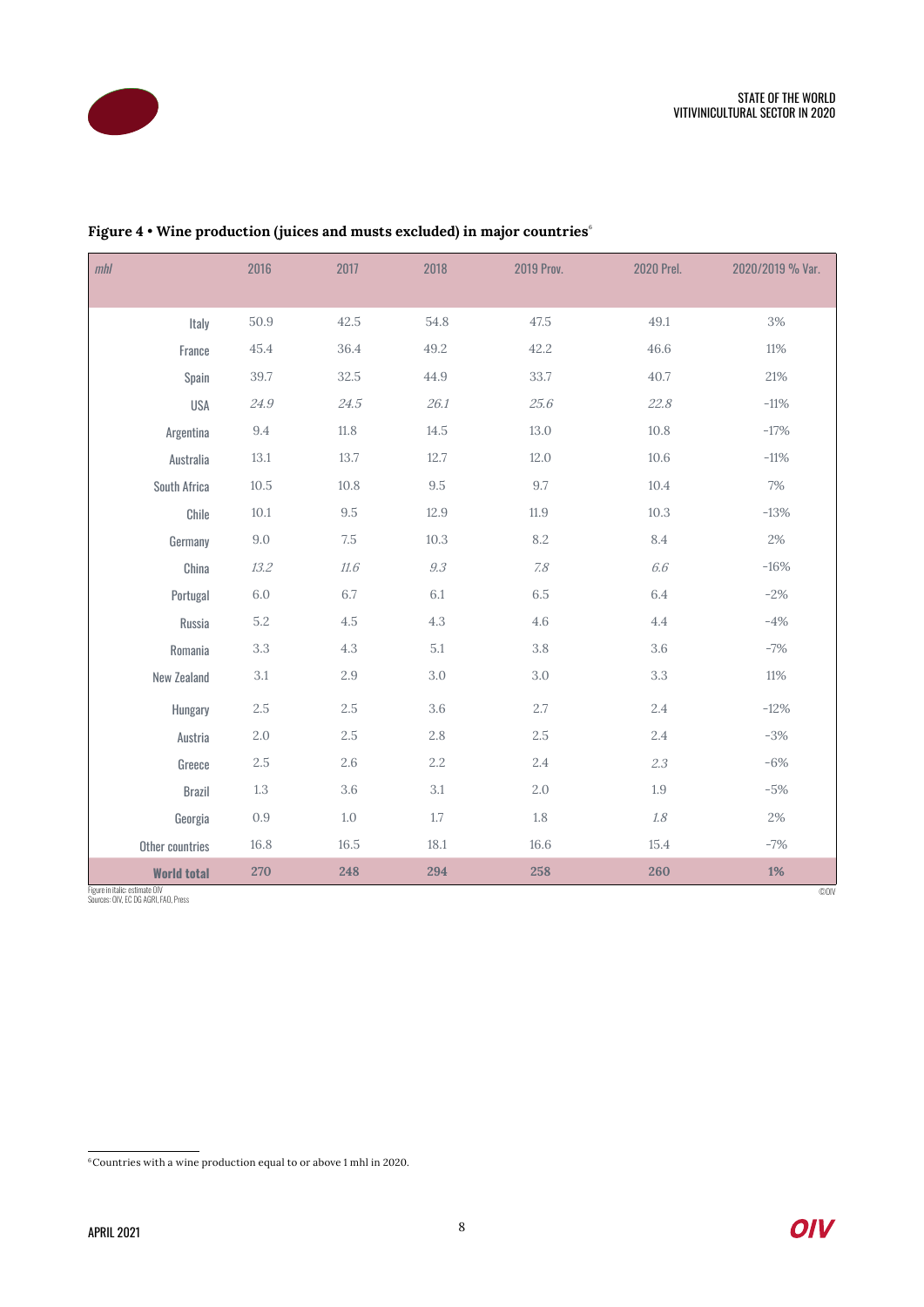

### **3 • WINE CONSUMPTION**

**World wine consumption** in 2020 is estimated at **234 mhl**, marking a **3% decrease compared to 2019**. This fall of 7 mhl is analogous to the one seen during the 2008–09 global financial crisis. The first year of the COVID-19 sanitary crisis highlighted asymmetrical aggregate consumption behaviours in different countries in the world.

Even though this is the lowest recorded level of consumption since 2002, given the uncertainty faced in 2020, the figure suggests that the wine sector has altogether not underperformed with respect to other commodities. However, it should be noted that given the margin of error in tracking global wine consumption, these figures should be considered with caution. It should also be noted that a notable revision in Chinese wine consumption has made China the key driver in lowering consumption levels in the last few years<sup>7</sup>.



### **Figure 5** • **Evolution of world wine consumption in 2019**

©OIV



<sup>7</sup>This update has also led to an alteration in the estimate of the world wine consumption level in 2019.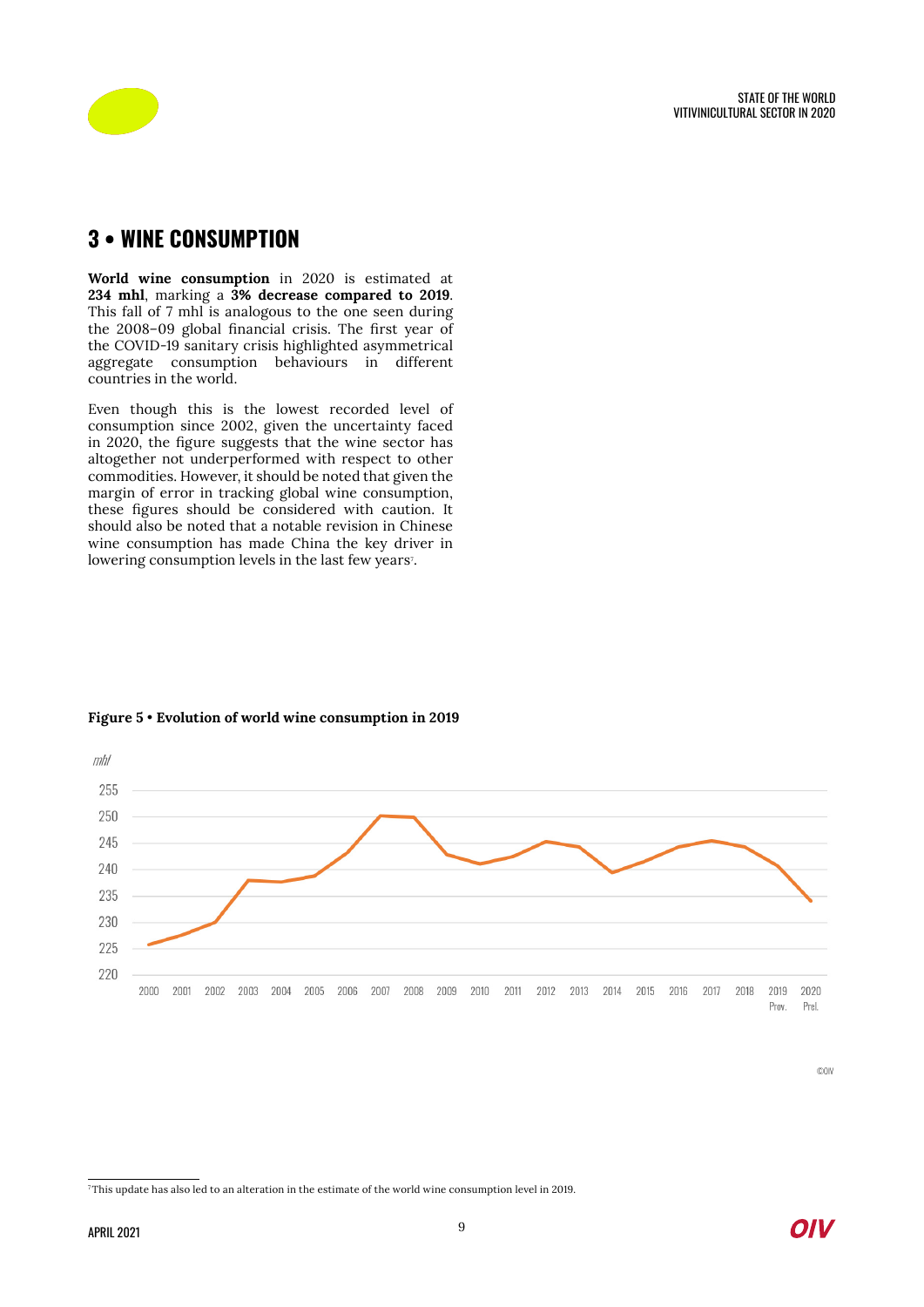

#### **Trends in the main wine consuming countries**

Estimates of national consumption levels presented in this chapter should be interpreted cautiously, given the intrinsic limitations of the "apparent consumption" methodology, especially for the numerous countries where data on stocks variations, losses, or industrial uses of wine, are not fully known or assessed. In an extraordinary year like 2020, large differences in consumer behaviours are likely and therefore, the additional difficulty in making estimates must be considered. These variations can be associated to factors such as the lockdown measures, disruption of Horeca<sup>®</sup> channel and lack of tourism, and to large differences in demand elasticities in different countries.

In 2020 the **EU27**, which accounts for 48% of the world consumption, consumed an estimated volume of wine of about **112 mhl**, a value in line with 2019. Once again, this apparent stabilisation at aggregate level hides heterogenous evolutions in the different Member States.

In 2020, **France** saw a level of wine consumption that remained unchanged as compared to 2019, at **24.7 mhl,**  but was down by 7.8% as compared to its five-year average. **Italy**, that represents the second largest market within the EU, recorded the highest level of consumption in the last decade with **24.5 mhl**. Italy consumed 7.5% more than 2019 (+10% with respect to its five-year average). Maintaining its position of the 3rd largest consumer within the EU (and  $4<sup>th</sup>$  at world level), **Germany** recorded a level of **19.8 mhl** in 2020 (+0.2% / 2019). Representing an opposite scenario, **Spain** consumed **9.6 mhl** in 2020, that is -6.8% compared to 2019. Similarly, countries like **Portugal** (**4.6 mhl**, -0.6% /2019), **Romania** (**3.8 mhl**, -1.9% /2019), **Belgium** (**2.6 mhl**, -3.1% /2019), **Sweden** (**2.2 mhl**, -2.3% /2019) and **Hungary** (**1.9 mhl**, -10.2% /2019) saw a reduction in wine consumption in 2020. These countries also saw a significant drop as compared to their five-year averages with a peak of -22% recorded in Hungary. Although, **Austria** (**2.3 mhl**) saw an increase of 2.2% compared to 2019, it saw a decline of 2.5% with respect to its fiveyear average value.

Still in Europe, but outside the EU, the **UK** has an estimated consumption in 2020 of 13.3 mhl (+2.2% /2019), the majority of which is accounted from the wines imported. In Eastern Europe, **Russia's** consumption is estimated at **10.3 mhl**, with a +3% compared to 2019. An opposite trend has been recorded in **Switzerland** (**2.6 mhl**), that is, -1.6% with respect to 2019.

The **USA**, once again confirm their position as the world's largest wine consuming country, reaching **33.0 mhl** in 2020. This volume is in line with 2019 notwithstanding the impact of the Covid-19 sanitary crisis, thereby proving to be a resilient market. This could be owed to the relatively less stringent lockdown measures as well as a notable spurge of e-commerce in USA.

Concerning **China**, 2020 wine consumption is estimated at **12.4 mhl**, showing a 17.4% drop with respect to 2019. The strict lockdown measures in the first quarter of the year certainly played a role. However, considering that this is a sharp decline for the third consecutive year, the rapid growth in wine consumption that started at the beginning of the century seems at its end<sup>9</sup>. Japan, the second highest consuming country in Asia, shows a stable level of consumption for the seventh consecutive year, estimated at **3.5 mhl**.

In **South America**, overall wine consumption increased in 2020 compared to 2019. In **Argentina**, with **9.4 mhl**, wine consumption went up by 6.5% with respect to 2019. At **4.3 mhl** in 2020, **Brazil** (+18.4% /2019) recorded the highest consumption level since the year 2000. In **Chile**, **1.8 mhl** of wine consumption was recorded in 2020. Even though this level was 1.4% higher than 2019, it was 20.2% lower than its five-year average.

With a decline of 19.4% as compared to 2019, **South Africa** (**3.1 mhl**) registered the lowest wine consumption of the last twenty years. This level in 2020, was down by 26.7% from its five-year average. A key driver of this major drop in consumption is certainly linked to the COVID-19 crisis: local sales of alcohol were banned (even online sales) for 14 weeks during the lockdown period, reducing sale opportunities by 30%, according to SAWIS<sup>10</sup>.

In **Australia**, wine consumption is estimated at **5.7 mhl**, a value 3.7% less than that observed in 2019 but overall in line with the last five-year average.

.



<sup>8</sup>The term Horeca refers to the distribution channel in the food service industry; it is the acronym formed by linking the words HOtel, REstaurant and CAtering.

<sup>9</sup>This apparent consumption should be interpreted carefully because low production levels - like the ones recorded in 2019 and 2020, and the large data revisions made by the National Bureau of Statistics (NBS) of China regularly, can strongly impact the estimation of 2020 wine consumption volume. <sup>10</sup> South African Wine Industry Statistics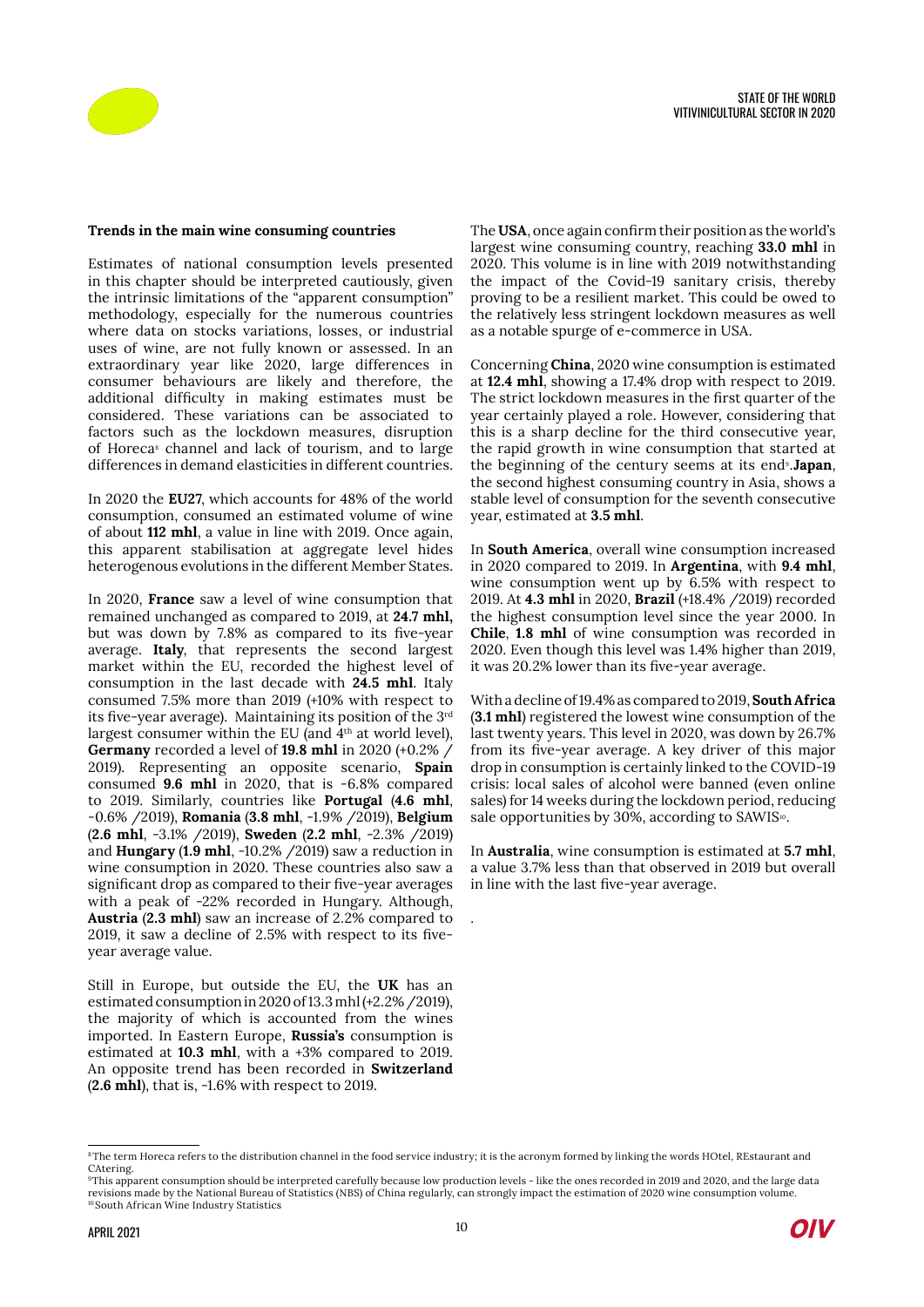

ń



| mhl                                                               | 2016                                   | 2017       | 2018.                     | 2019 Prov. | 2020 Prel.                                          | 2020/2019 %<br>Var | 2020<br>% wolrd |
|-------------------------------------------------------------------|----------------------------------------|------------|---------------------------|------------|-----------------------------------------------------|--------------------|-----------------|
| <b>USA</b>                                                        | $\mathcal{S}\mathcal{I}\mathcal{S}$    | $\it 31.5$ | 32.4                      | 33.0       | 33.0                                                | 0.0%               | 14%             |
| France                                                            | 28.3                                   | 28.6       | 26.0                      | 24.7       | 24.7                                                | 0.0%               | 11%             |
| Italy                                                             | 22.4                                   | 22.6       | 22.4                      | 22.8       | 24.5                                                | 7.5%               | 10%             |
| Germany                                                           | 20.2                                   | 19.7       | 20.0                      | 19.8       | 19.8                                                | 0.2%               | 8%              |
| UK                                                                | 12.9                                   | 13.1       | 12.9                      | 13.0       | 13.3                                                | 2.2%               | 6%              |
| China                                                             | 19.2                                   | $19.3\,$   | 17.6                      | 15.0       | 12.4                                                | $-17.4%$           | 5%              |
| Russia                                                            | 10.1                                   | 10.4       | $\mathcal{G}.\mathcal{G}$ | 10.0       | 10.3                                                | 3.0%               | 4%              |
| Spain                                                             | 9.9                                    | 10.5       | 10.9                      | 10.3       | 9.6                                                 | $-6.8%$            | 4%              |
| Argentina                                                         | 9.4                                    | 8.9        | 8.4                       | 8.9        | 9.4                                                 | 6.5%               | 4%              |
| Australia                                                         | $5.4\,$                                | $5.9\,$    | $6.0\,$                   | 5.9        | 5.7                                                 | $-3.7%$            | 2%              |
| Portugal                                                          | 4.7                                    | $5.2\,$    | 5.1                       | 4.6        | 4.6                                                 | $-0.6%$            | 2%              |
| Canada                                                            | $5.0\,$                                | 5.0        | 4.9                       | 4.7        | 4.4                                                 | $-6.0%$            | 2%              |
| <b>Brazil</b>                                                     | 3.1                                    | 3.3        | 3.3                       | 3.6        | 4.3                                                 | 18.4%              | 2%              |
| Romania                                                           | 3.8                                    | 4.1        | 3.9                       | 3.9        | $\ensuremath{\mathcal{3}}.\ensuremath{\mathcal{8}}$ | $-1.9%$            | 2%              |
| Netherlands                                                       | $3.6\,$                                | 3.7        | $3.6\,$                   | 3.5        | 3.5                                                 | $-0.3%$            | 1%              |
| Japan                                                             | $\ensuremath{\mathnormal{3.5}}\xspace$ | 3.5        | 3.5                       | 3.5        | 3.5                                                 | $-0.8%$            | 1%              |
| South Africa                                                      | 4.4                                    | $4.5\,$    | 4.3                       | 3.9        | 3.1                                                 | $-19.4%$           | 1%              |
| Switzerland                                                       | 2.7                                    | 2.7        | 2.6                       | 2.7        | 2.6                                                 | $-1.6%$            | 1%              |
| Belgium                                                           | $2.8\,$                                | $2.8\,$    | 2.7                       | 2.7        | 2.6                                                 | $-3.1%$            | 1%              |
| Austria                                                           | 2.4                                    | 2.4        | 2.4                       | 2.3        | 2.3                                                 | 2.2%               | 1%              |
| Sweden                                                            | 2.4                                    | 2.3        | 2.3                       | 2.3        | 2.2                                                 | $-2.3%$            | 1%              |
| <b>Czech Republic</b>                                             | 2.1                                    | 2.2        | 2.1                       | $2.1\,$    | 2.1                                                 | 2.0%               | 1%              |
| Other countries                                                   | 34.8                                   | $33.1\,$   | 37.3                      | 37.7       | 32.2                                                | $-14.7%$           | $14\%$          |
| <b>World total</b>                                                | 244                                    | 246        | 244                       | 241        | 234                                                 | $-2.8%$            | 100%            |
| Figure in italics: estimate OIV<br>Sources: OIV, IWSR, FAO, Press |                                        |            |                           |            |                                                     |                    | <b>COIV</b>     |

### Figure 6• Wine consumption in major countries<sup>11</sup>

11Countries with wine consumption equal to or more than 2 mhl in 2020.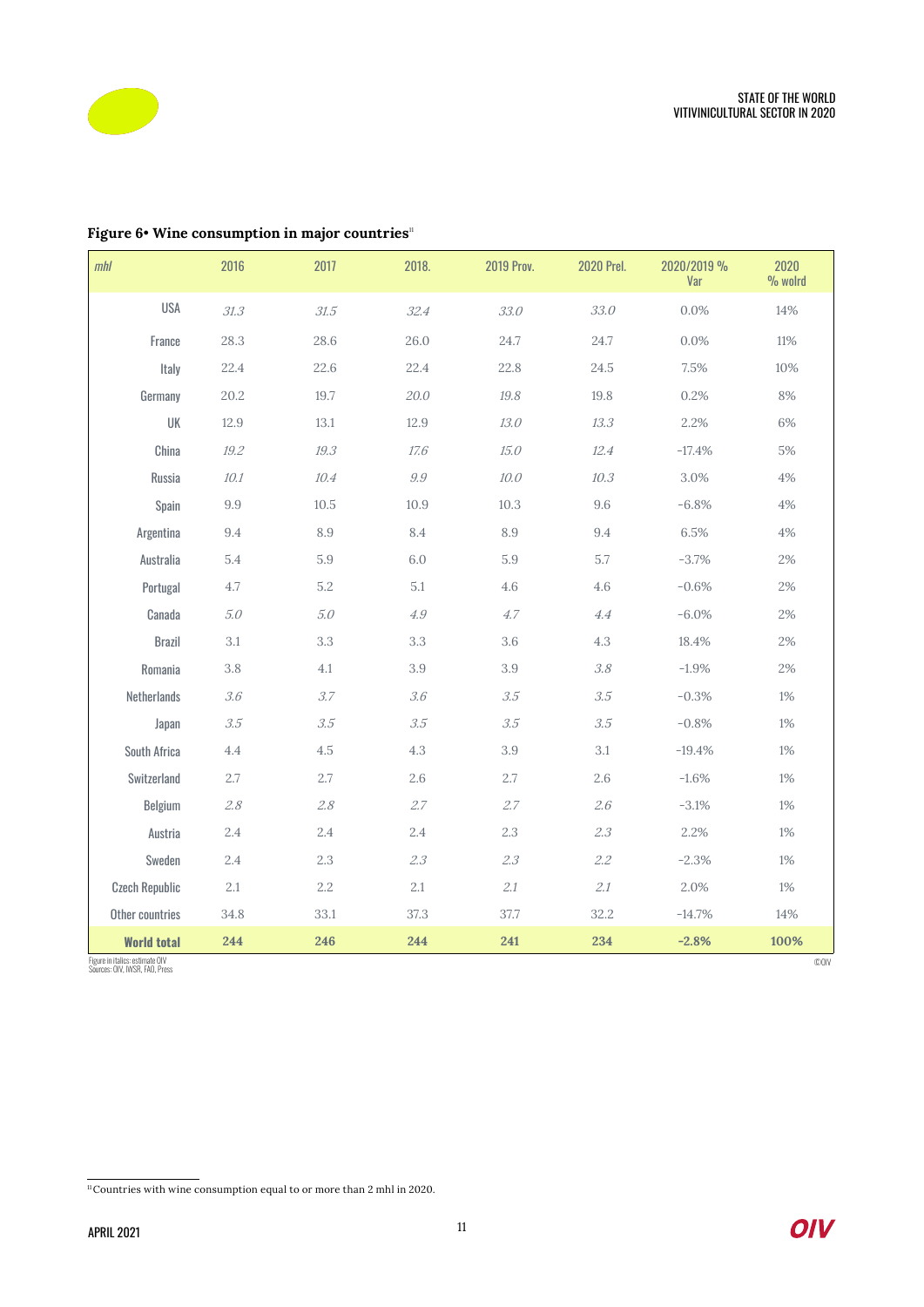

### **4 • INTERNATIONAL TRADE OF WINE**

**In the crisis-stricken year of 2020**, **the world wine export market** – considered here as the sum of the exports of all countries – has contracted slightly in volume reaching **105.8 mhl** (-1.7% / 2019), but has seen a relatively sizeable fall in value, with **29.6 bnEUR**<sup>12</sup> (-6.7% /2019). Also, the structure and composition of the world exports, has experienced some noteworthy changes.

This overall outcome is due to the combination of several factors- the impactful blow faced by the world markets in the first semester due to the Covid-19 pandemic, that saw a reasonable reconciliation in the second half of 2020, as well as is the imposition of trade barriers as a consequence of geo-political tensions. Examples are the US retaliatory trade tariffs toward some EU countries (notably France, Spain, and Germany), Chinese tariffs on Australian wines, and Brexit uncertainties regarding future administrative procedures for trade with the remaining 27 countries in the EU.

### **World trade volume**

In 2020, notwithstanding a slight decrease (-1.7%) with respect to 2019, global volume exports with 105.8 mhl are in line with the last ten-year average. Italy was the largest exporter in 2020 with 20.8 mhl, accounting for 20% of the global market. Developments in export volumes at country level in 2020 are quite heterogeneous.

Italy (20.8 mhl, -2.4%), Spain, (20.2 mhl, -5.9%), France (13.6 mhl, -4.9%), Chile (8.5 mhl, -2.2%), Germany (3.4 mhl, -10.3%), and South Africa (3.6 mhl, -11.9%) observed significant reductions in exports, while Australia (7.5 mhl, +0.5%), Argentina (4.0 mhl, +27.0%), USA (3.6 mhl, +1.8%), Portugal (3.1 mhl, +5.3%), and New Zealand (2.9 mhl, +6.0%) recorded increases compared to 2019.

#### **World trade value**

Disturbing the incremental growth path started in 2010, the global value of wine exports in 2020 decreased by -6.7% compared to 2019 reaching 29.6 bnEUR. This fall is certainly linked to the lockdown restrictions imposed by the Covid-19 pandemics (notably the closure of the Horeca channel), that drove down demand for premium wines. In terms of value, France confirmed to be once again the first world exporter in 2020, with wine exports worth 8.7 bnEUR. However, there were large declines in many major exporting countries like France (-1.1 bnEUR, -10.8% /2019), Germany (-162 m EUR, -16.0% /2019), Italy (-154 m EUR, -2% /2019), Chile (-12 m EUR, -7% /2019), USA (-107 m EUR, -9% /2019), and Spain (-92 m EUR, -3% /2019). The only major exporters that recorded rises in value were New Zealand (+49 m EUR, +4% /2019) and Portugal (+27 m EUR, +3% /2019).

<sup>&</sup>lt;sup>12</sup> Source: Global Trade Atlas customs data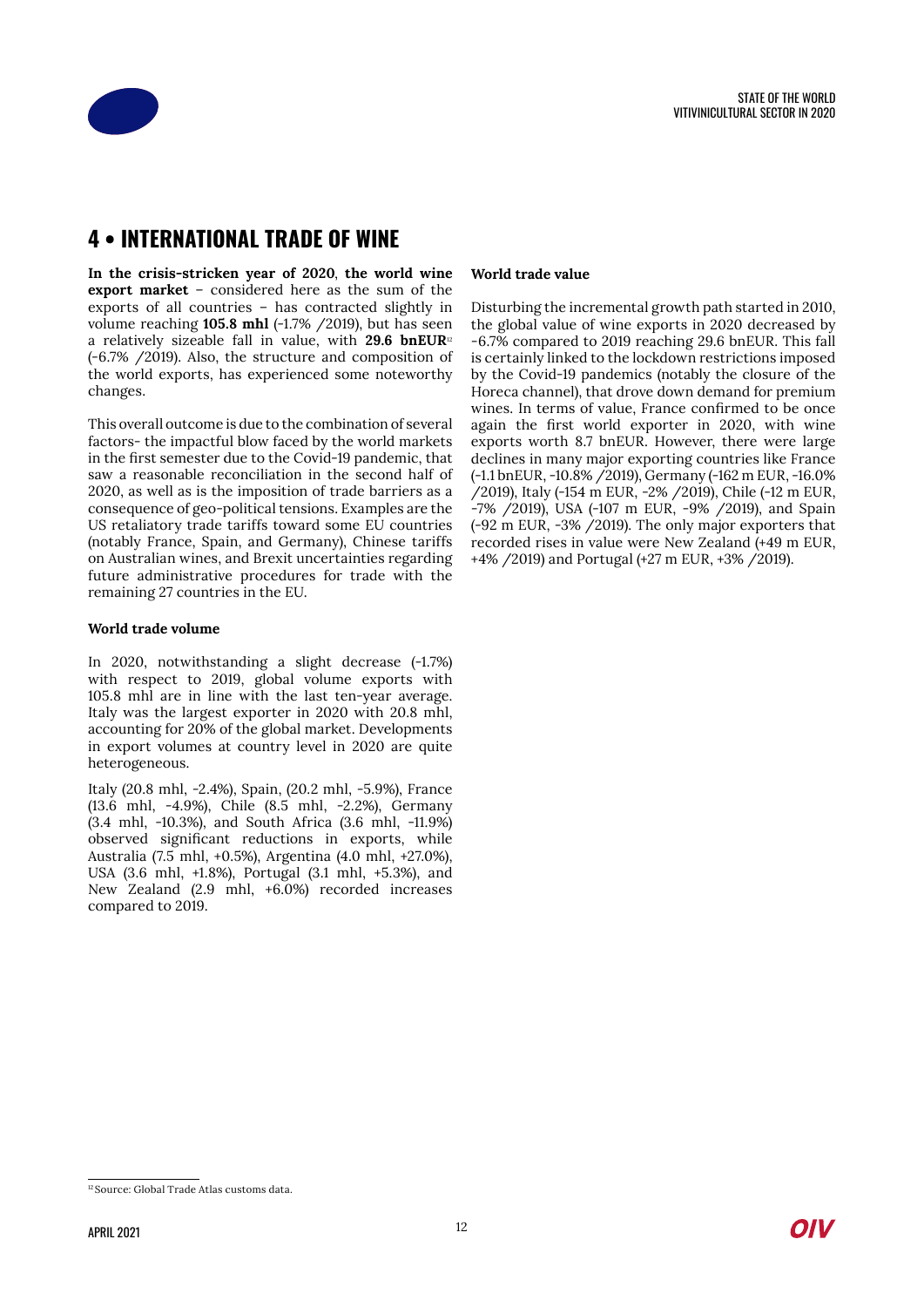



### **Figure 7** • **Evolution of international trade of wine by volume**

### **Figure 8 • Evolution of international trade of wine by value Superior COIV** COIV

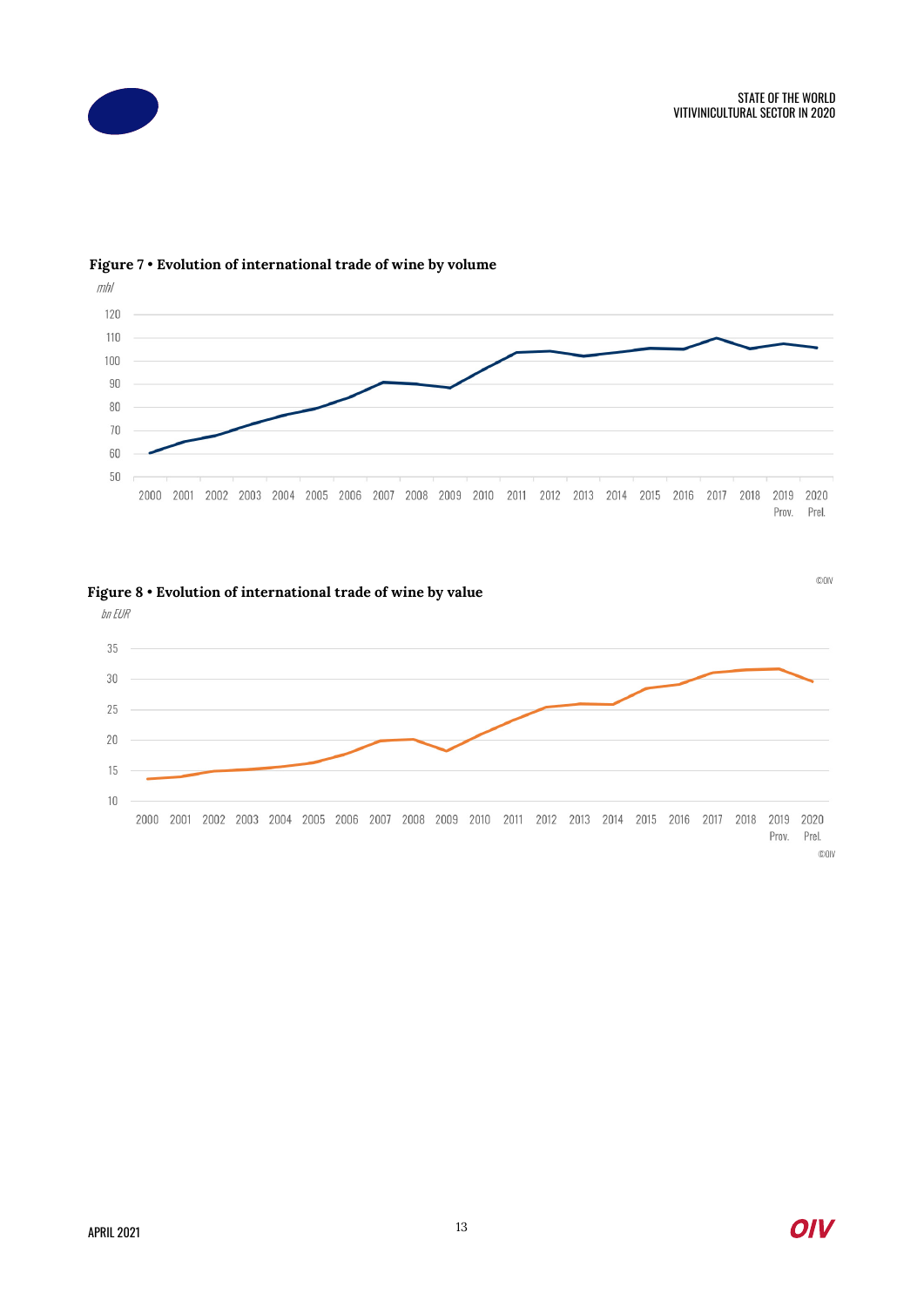

### **Trade by product type**

**Bottled wines** (**< 2 litres**) represented 53% of trade volumes globally in 2020, a share in line with that recorded in the last 2 years. Among the major exporting countries, the bottled export share was very high in terms of volume in 2020 in Portugal (81%), Germany (73%), France (71%), and Italy (59%). Bottled wines constituted 70% of the total value of wines exported in 2020 throughout the world. Portugal (92%), Argentina (89%), Chile (81%), and Australia (77%) held the largest export shares in terms of value in 2020.

**Sparkling wine** did not experience a very lucrative year, witnessing a drop in terms of both volume (-5% / 2019) and value (-15% / 2019). This can be explained by the distressing year of COVID-19 that did not allow many celebratory events and socialising occasions, hence curbing the demand for sparkling wine world-over. Also, the closure of Horeca channels, a popular channel of distribution of sparkling wines can partially explain this decline. Share of exports from Italy, France, and Spain, in terms of volume representing 20%, 13% and 8% respectively in 2020, reduced by 2%, 13% and 5% respectively compared to 2019. Despite the relatively small share in terms of volume (9%), sparkling wines represented 19% of the world export market in terms of value in 2020.

An opposite scenario is provided by the trade of wines in containers holding more than 2 litres but less than 10 litres, more commonly referred to as **Bag-in-Box**® (BiB). This category, in 2020, represents 4% of world export volumes, and 2% of the total value. Germany, South Africa, and Portugal were the biggest exporters in volume (17%, 11%, 10% respectively) as well as in value (9%, 8%, 5% respectively) among the large exporters. In 2020, this category saw the largest expansion compared to the other product types in terms of both volume (+12%) and value (+8%) as compared to 2019.

**Bulk wine** (**> 10 litres**) exports in 2020 remain stable in terms of volume compared to 2019, with an increase in value (+4% /2019). The countries for which the bulk share of export volume was predominant are the USA (63%), Spain (53%), Australia (51%) and South Africa (46%). With respect to 2019, bulk export volumes increased significantly in Argentina (+81%), New Zealand (+26%), USA (+15%) and Australia (+11%), yet sharply declined in Germany (-32%), Portugal (-19%), South Africa (-18%), Italy (-15%) and Spain (-10%). While bulk wine represents 34% of total world wine volume exports, it only comprises 9% of the total value of wine exports.

### **Figure 9** • **World wine export market**

Global Wine Trade

| Volume (mhl)                             |       | Value (bnEUR) |      | Type             | Vertical Structure in 2020 |       | Variation 2020/2019 |        |  |
|------------------------------------------|-------|---------------|------|------------------|----------------------------|-------|---------------------|--------|--|
| 2019                                     | 2020  | 2019          | 2020 |                  | volume                     | value | volume              | value  |  |
|                                          |       |               |      | Bottled $(< 21)$ | 53%                        | 70%   | $-2\%$              | $-6\%$ |  |
| 107.6                                    | 105.8 | 31.7          | 29.6 | Sparkling        | 9%                         | 19%   | $-5%$               | $-15%$ |  |
|                                          |       |               |      | BiB              | 4%                         | 2%    | 12%                 | 8%     |  |
| variation of -1.7%<br>variation of -6.7% |       | Bulk $(>10)$  | 34%  | 9%               | 0%                         | 4%    |                     |        |  |
| <b>COIV</b><br>Sources: OIV, GTA         |       |               |      |                  |                            |       |                     |        |  |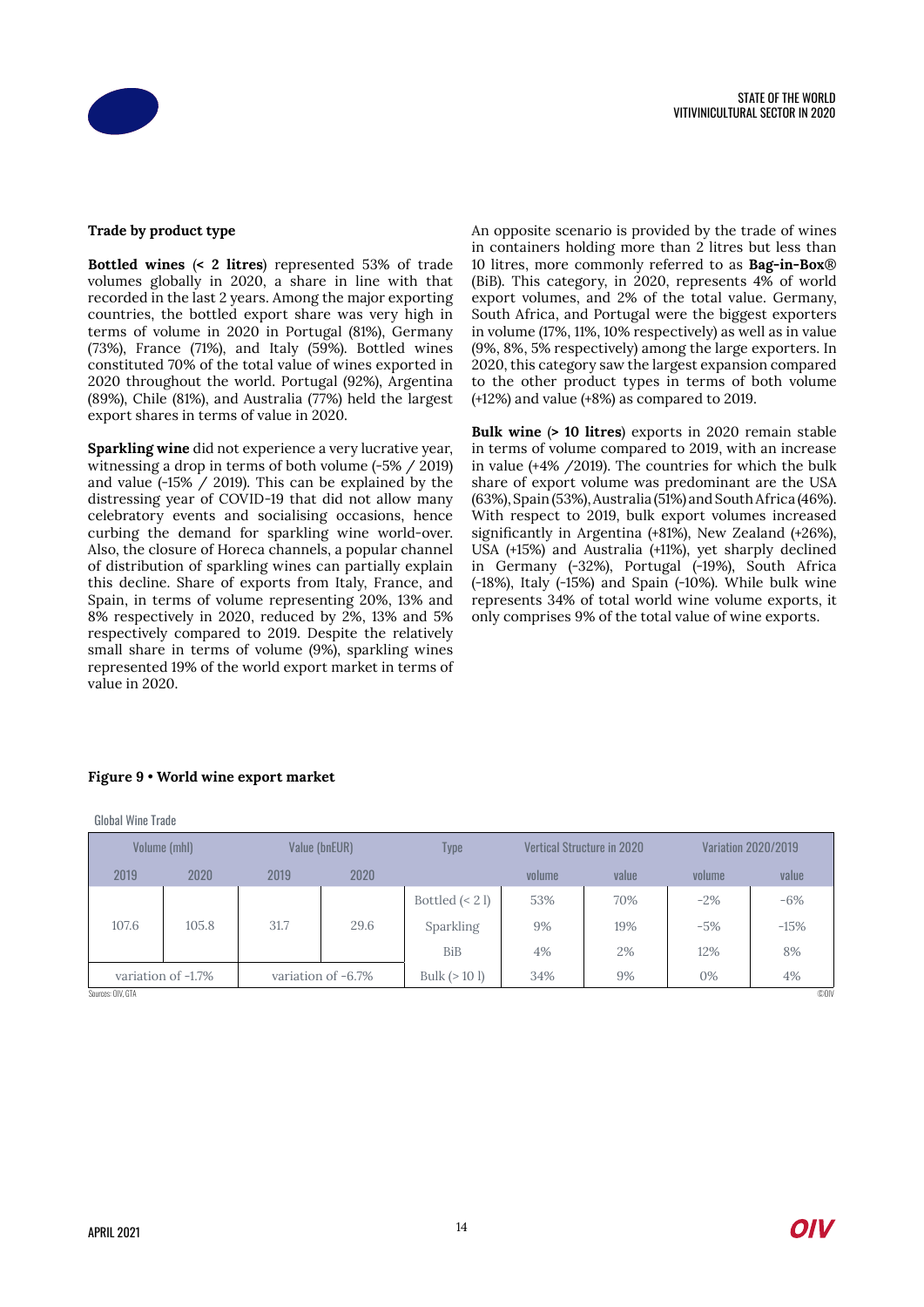

### **Main wine exporters**

IIn 2020, once again, the international trade of wine in terms of volume was mainly dominated by the three EU countries - **Italy, Spain**, and **France** - that together exported 54.6 mhl, accounting for 52% of the world market. The share in volume of these three countries together, decreased by 1 mhl with respect to 2019, when it was 53%. This relative decrease can be attributed to the large declines in Spain (-6% /2019) and France (-5% / 2019) mainly, while Italy saw a drop of 2% compared to 2019. France, Italy, and Spain are the main exporters in terms of value too, in 2020, with 8.7 bnEUR, 6.2 bnEUR and 2.6 bnEUR respectively. These three countries account for 59% of the total value of wine exported in 2020. However, all the three, France (-10.8%), Spain (-3.4%), and Italy (-2.4%), recorded drop in value of exports compared to 2019. In Italy, Spain and France, BiB was the only category that recorded positive growth rates in both volume (27%, 41%, 13% respectively) and in value (21%, 23%, 7% respectively); while sparkling wine grew negatively compared to 2019, in volume (-2%, -5%, -13% respectively), and in value (with losses of 7%, 14%, 19% respectively).

Among the other large exporting countries of the EU, **Germany**, faced a decrease in export volumes (3.4 mhl, -10.3%) as well as value (882 mEUR-15.5%), while **Portugal** recorded a positive growth in both volume (3.1 mhl, +5.3%) and value (846 mEUR, +3.3%) compared to 2019.

In Oceania, both **Australia** (7.5 mhl, +0.5% /2019) and **New Zealand** (2.9 mhl, +6.0% /2019) registered positive annual growth rates in export volumes in 2020. However, in terms of value, while New Zealand (1.1 bnEUR, +4.5%) recorded an increase with respect to 2019, Australia (1.8 bnEUR, -2.3%) experienced a decline in 2020. In Australia and New Zealand, bulk wines, which represents 51% and 44% share of export volumes respectively, increased significantly in both volume (11% and 26%) and in value (14% and 26%) compared to 2019.

In **South Africa**, due to the strict lockdown measures (5 weeks of alcohol export ban in April 2020), export volume (3.6 mhl) decreased by 11.9% while in value (535 mEUR), decreased by 9.3%. Bottled and bulk wine, constituting together 87% of South Africa's exports in volume and 89% in value, dropped by 8% and 18% in volume respectively and by 10% in value each. It is interesting to note however, that, if South African exports to the rest of the world excluding countries of the South African Customs Union are considered, there is almost no change in the volume levels in 2020 (3.2 mhl) with respect to 2019.

In South America, **Chile** experienced a drop of 2% compared to 2019, reaching 8.5 mhl in 2020, while **Argentina** increased its exports volume by 27% with respect to 2019, reaching 4.0 mhl in 2020. The value of exports was 1.6 bnEUR (-7.1% /2019) in Chile, and 655 mEUR (-4.0% /2019) in Argentina. It is worth noting that Argentinian exports of bulk wine increased dramatically, by 81% in volume and 35% in value. In Chile, BiB was the only category with positive growth rates, recording +24% in volume and +20% in value.

In the **United States of America**, 2020 export volumes (3.6 mhl) increased by 1.8%, while export value (1.1 bnEUR) declined by 8.5%. Bulk wine, with a share of 63% in US exports in volume, was the only category that registered a positive growth in volume (+15%). Bottled wine, which represents the largest share in terms of value (73%), decreased by 14% in volume and 11% in value.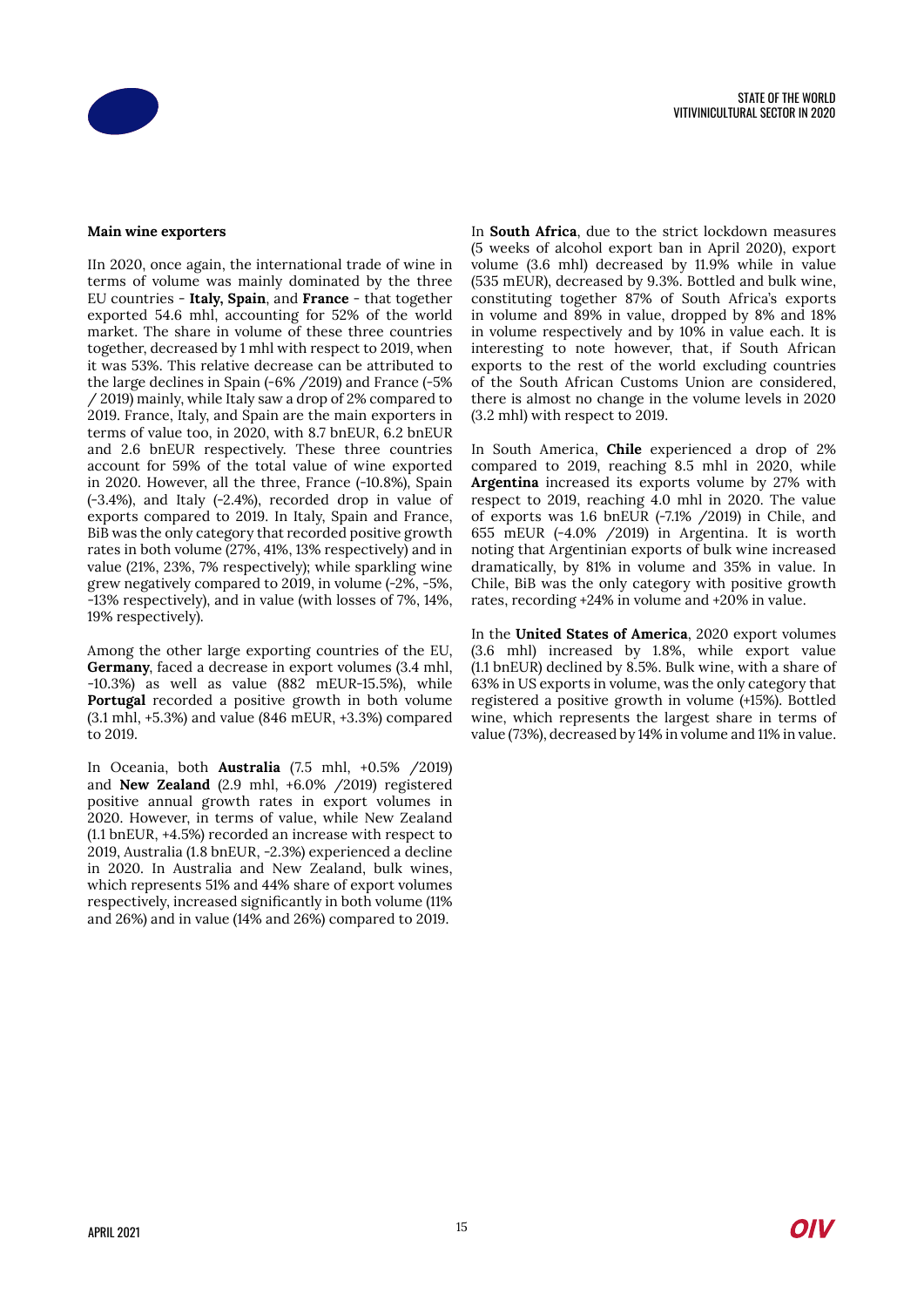

|                    | Volume (mhl)        |                     | Value (mEUR)        |                     | Type                             |              | Vertical Structure in 2020 |              | Variation 2020/2019 |  |
|--------------------|---------------------|---------------------|---------------------|---------------------|----------------------------------|--------------|----------------------------|--------------|---------------------|--|
|                    | 2019                | 2020                | 2019                | 2020                |                                  | volume       | value                      | volume       | value               |  |
|                    |                     |                     |                     |                     | Bottled $(< 21)$                 | 59%          | 70%                        | 1%           | $-1\%$              |  |
|                    | 21.4                | 20.8                | 6 3 8 7             | 6 2 3 3             | Sparkling                        | 20%          | 24%                        | $-2%$        | $-7%$               |  |
| Italy              |                     |                     |                     |                     | <b>BiB</b>                       | 3%           | 2%                         | 27%          | 21%                 |  |
|                    |                     | variation of -2.4%  |                     | variation of -2.4%  | Bulk $(>10)$                     | 19%          | 4%                         | $-15%$       | $-8%$               |  |
|                    |                     |                     |                     |                     | Bottled $(< 21)$                 | 36%          | 65%                        | $-2%$        | $-2%$               |  |
| Spain              | 21.4                | 20.2                | 2 718               | 2626                | Sparkling                        | $8\%$        | 15%                        | $-5%$        | $-14%$              |  |
|                    |                     |                     |                     |                     | <b>BiB</b>                       | 3%           | $2\%$                      | 41%          | 23%                 |  |
|                    |                     | variation of -5.9%  |                     | variation of -3.4%  | Bulk $(>10)$                     | 53%          | 18%                        | $-10%$       | $-3%$               |  |
|                    |                     |                     |                     |                     | Bottled $(< 21)$                 | 71%          | 64%                        | $-5%$        | $-8%$               |  |
| France             | 14.3                | 13.6                | 9794                | 8736                | Sparkling                        | 13%          | 32%                        | $-13%$       | $-19%$              |  |
|                    |                     |                     |                     |                     | <b>BiB</b>                       | $4\%$        | $1\%$                      | 13%          | 7%                  |  |
|                    |                     | variation of -4.9%  |                     | variation of -10.8% | Bulk $(>10)$<br>Bottled $(< 21)$ | 13%<br>57%   | 3%<br>81%                  | $-1\%$<br>0% | 16%<br>$-6%$        |  |
|                    | 8.7                 | 8.5                 | 1716                | 1595                | Sparkling                        | 0%           | 1%                         | $-24%$       | $-24%$              |  |
| Chile              |                     |                     |                     |                     | <b>BiB</b>                       | 3%           | 2%                         | 24%          | 20%                 |  |
|                    |                     | variation of -2.2%  |                     | variation of -7.1%  | Bulk $(>10)$                     | 40%          | 16%                        | $-6%$        | $-15%$              |  |
|                    |                     |                     |                     |                     | Bottled $(< 21)$                 | 43%          | 77%                        | $-8%$        | $-6%$               |  |
| Australia          | 7.4                 | 7.5                 | 1829                | 1787                | Sparkling                        | $1\%$        | 2%                         | $-22%$       | $-18%$              |  |
|                    |                     |                     |                     |                     | <b>BiB</b>                       | 6%           | 2%                         | 12%          | 22%                 |  |
|                    |                     | variation of 0.5%   |                     | variation of -2.3%  | Bulk $(>10)$                     | 51%          | 19%                        | 11%          | 14%                 |  |
|                    |                     |                     |                     |                     | Bottled $(< 21)$                 | 54%          | 89%                        | 5%           | $-6%$               |  |
|                    | 3.1                 | 4.0                 | 682                 | 655                 | Sparkling                        | $0\%$        | $1\%$                      | $-27%$       | $-38%$              |  |
| Argentina          |                     |                     |                     |                     | <b>BiB</b>                       | $0\%$        | 0%                         | $-1\%$       | 13%                 |  |
|                    | variation of 27%    |                     | variation of -4.0%  |                     | Bulk $(>101)$                    | 45%          | 10%                        | 81%          | 35%                 |  |
|                    |                     |                     |                     |                     | Bottled $(< 21)$                 | 34%          | 73%                        | $-14%$       | $-11%$              |  |
| <b>USA</b>         | 3.6                 | 3.6                 | 1254                | 1 1 4 7             | Sparkling                        | $1\%$        | 4%                         | $-2%$        | $-4%$               |  |
|                    |                     |                     |                     |                     | BiB                              | 2%           | 2%                         | $-24%$       | $-12%$              |  |
|                    |                     | variation of 1.8%   | variation of -8.5%  |                     | Bulk $(>101)$                    | 63%          | 21%                        | 15%          | 0%                  |  |
|                    |                     |                     |                     |                     | Bottled $(< 21)$                 | 41%          | 69%                        | $-8%$        | $-10%$              |  |
| South Africa       | 4.1                 | 3.6                 | 590                 | 535                 | Sparkling                        | $1\%$        | 3%                         | 9%           | $-6%$               |  |
|                    |                     |                     |                     |                     | <b>BiB</b>                       | 11%          | 8%                         | $1\%$        | $-3%$               |  |
|                    |                     | variation of -11.9% |                     | variation of -9.3%  | Bulk $(>10)$                     | 43%          | 20%                        | $-18%$       | $-10%$              |  |
|                    |                     |                     |                     |                     | Bottled $(< 21)$                 | 73%          | 81%                        | $-11\%$      | $-14%$              |  |
| Germany            | 3.8                 | 3.4                 | 1044                | 882                 | Sparkling                        | $8\%$        | 10%                        | $-11%$       | $-27%$              |  |
|                    |                     |                     |                     |                     | BiB                              | 17%          | 9%                         | $-3%$        | $-4%$               |  |
|                    | variation of -10.3% |                     | variation of -15.5% |                     | Bulk $(>10)$                     | 2%           | 1%                         | $-32%$       | $-8%$               |  |
|                    | 3.0                 | 3.1                 | 819                 | 846                 | Bottled $(< 21)$<br>Sparkling    | 81%<br>$1\%$ | 92%<br>$1\%$               | 7%<br>11%    | 3%<br>$0\%$         |  |
| Portugal           |                     |                     |                     |                     | <b>BiB</b>                       | 10%          | 5%                         | 17%          | 31%                 |  |
|                    |                     | variation of 5.3%   |                     | variation of 3.3%   | Bulk $(>101)$                    | 8%           | 2%                         | $-19%$       | $-17%$              |  |
|                    |                     |                     |                     |                     | Bottled $(< 21)$                 | 54%          | 71%                        | $-1\%$       | $-3%$               |  |
|                    | 2.7                 | 2.9                 | 1096                | 1145                | Sparkling                        | $1\%$        | $1\%$                      | 118%         | 150%                |  |
| <b>New Zealand</b> |                     |                     |                     |                     | BiB                              | 1%           | $1\%$                      | 59%          | 23%                 |  |
|                    |                     | variation of 6%     |                     | variation of 4.5%   | Bulk (> 10 l)                    | 44%          | 27%                        | 26%          | 26%                 |  |
|                    |                     |                     |                     |                     |                                  |              |                            |              |                     |  |

### **Figure 10 • Main exporters of wine**<sup>13</sup>

Sources: OIV, GTA ©OIV

 $\overline{\text{13}}$  Countries with export volumes equal to or above 2 mhl in 2020.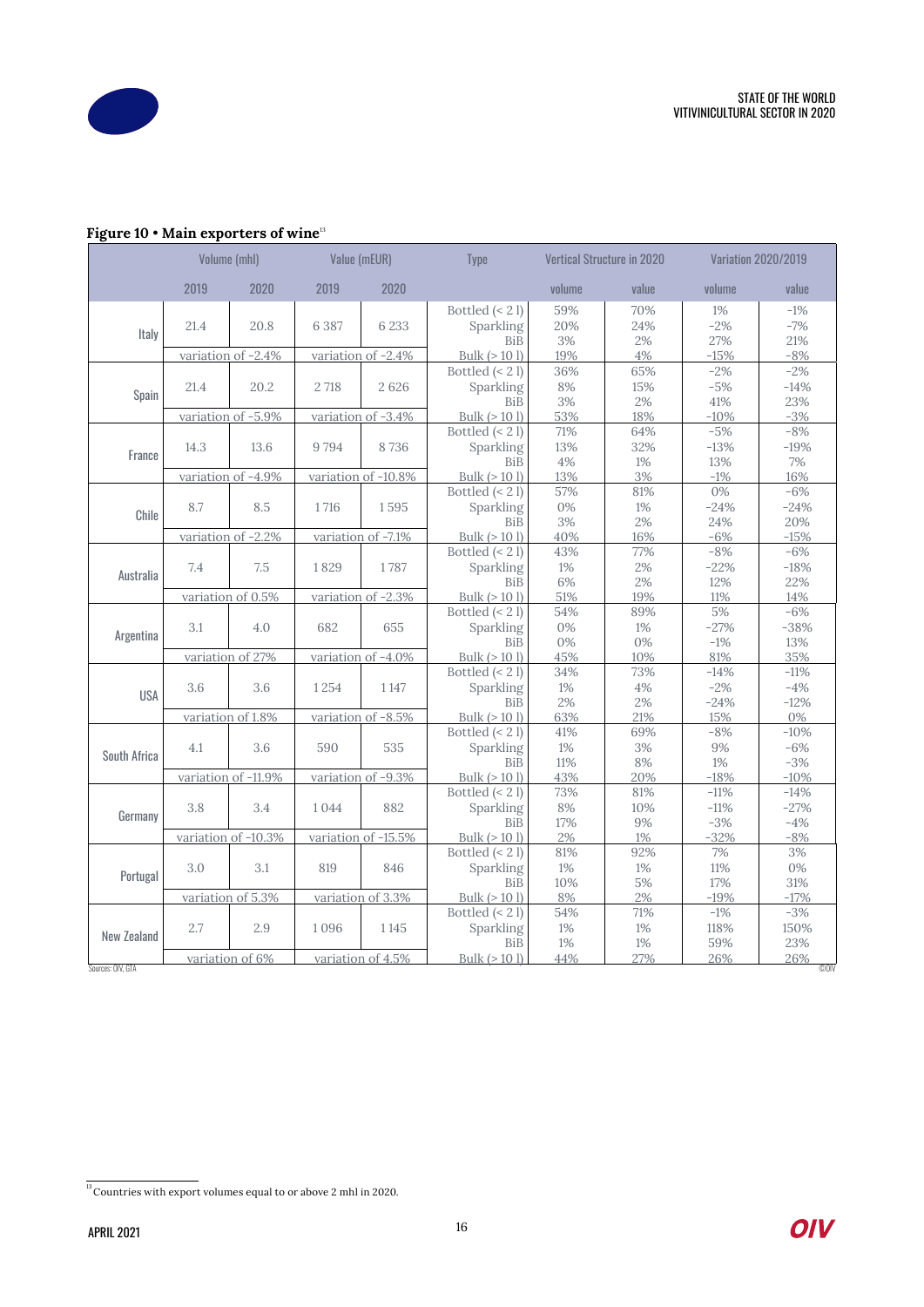

### **Main wine importers**

In 2020, the top three importers in terms of volumes were **UK**, **Germany**, and **USA**, which together imported **41 mhl, accounting for 39% of the world total**. These three countries represent 38% of the total value of world wine imports, reaching **11.5 bnEUR**.

The largest importer by volume in 2020 is the **UK**, with **14.6 mhl**, (+4% / 2019) and ranks second in terms of value with 2020 wine imports worth **3.8 bnEUR** (-4%/2019). Sparkling wine in 2020, represents 18% of the total UK import value in 2020, witnessing a drastic fall of 17% compared to 2019, when it represented 21%. This fall could be due to a combination of the impact of lockdown restrictions in the UK as well as the trade disruptions linked to Brexit. Bulk wine is the product that sees the largest increase in import volume (+11% /2019) and value (+12% / 2019) and represents the second-largest share (40% in volume and 18% in value) in UK imports after bottled wine.

**Germany** ranks second in the list of major importers of 2020 in terms of volume, with **14.1 mhl**, and third in terms of value, with **2.6 bnEUR**. Bulk wine continues to represent the largest share (57%) of German imports in volume, despite a fall of 7% with respect to 2019 and second-largest share in value with 19% ( -3% / 2019). Bottled wine stays in line with 2019, representing 38% in volume (+1%/2019) and 65% in value (+0%/2019) of the total 2020 German imports.

The **USA**, in 2020, maintained its wine import volume at **12.3 mhl**; however, faced a notable decline in value (-11%) reaching **5.2 bnEUR**. Notwithstanding this decline, the USA continues to secure its first position among largest importers in value. Bulk wine which accounts for 30% of the total US import volume, grew by 9% in 2020. Both bottled and sparkling wine, which represent 72% and 22% in value respectively, decreased by 12% and 11% respectively compared to 2019, probably due to the higher tariffs on certain European wines starting in October 2019.

**France**, with 6.3 mhl, saw a decline of 14% in import volumes between 2019 and 2020, while in value registered a loss of -12%. Bulk wine represents the largest share (78%) of the volumes imported in 2020 which decreased by 15% with respect to 2019; while bottled wine, which represents the largest share (54%) in value in 2020, saw a drop of 16%. BiB category, which represents 3% of total French import volumes, registered the relatively largest growth in volume (+14% /2019).

**Netherlands**, with an increase of 11% in its import volume, reached **4.7 mhl**, rising in ranks to acquire the position of the fifth largest importer in 2020 by volume; wherein France, Germany, Italy, and Spain were its top 4 trade partners. It also saw an upshoot of 9% in value, reaching **1.3 bnEUR**. Bottled wine constitutes the largest share of the Dutch imports in both volume and value (both being 85%) in 2020, which grew by +13% and +11% respectively.

**Canada** was at **4.5 mhl** (+8% /2019) in volume, and with a slight decline of -1% compared to 2019, reached **1.7 bnEUR** in value. BiB category saw the highest growth rates in 2020, with +24% in volume and +19% in value, although it represents only 2% of the total imported volume.

**China** on the other hand, saw a significant decline in its imported volumes (-30% / 2019), reaching **4.3 mhl** in 2020. With an overall decline of 27% compared to 2019, the trend is similar in value, reaching **1.6 bnEUR**. This steep decline could be linked to border closures and strict lockdown measures in China due to the COVID-19 sanitary crisis. All categories saw sharp downfalls, but bottled wines which accounts for most of the imports of China, dropped by 32% in volume and 26% in value.

Among other large importers in volume, **Russia** (3.5 mhl, -21% / 2019), **Belgium** (**3.0 mhl**, -4% / 2019), and **Portugal** (**2.7 mhl**, -8% / 2019) followed. These three countries also, saw a decline in value of their wine imports in 2020 by -9%, -2%, and -4% respectively. Lastly, outside the 'top 10 importers by volume', other large importers were **Japan** and **Sweden**, importing volumes of **2.6 mhl** (-8.8% /2019) and **2.2 mhl** (+2.9%/2019) respectively.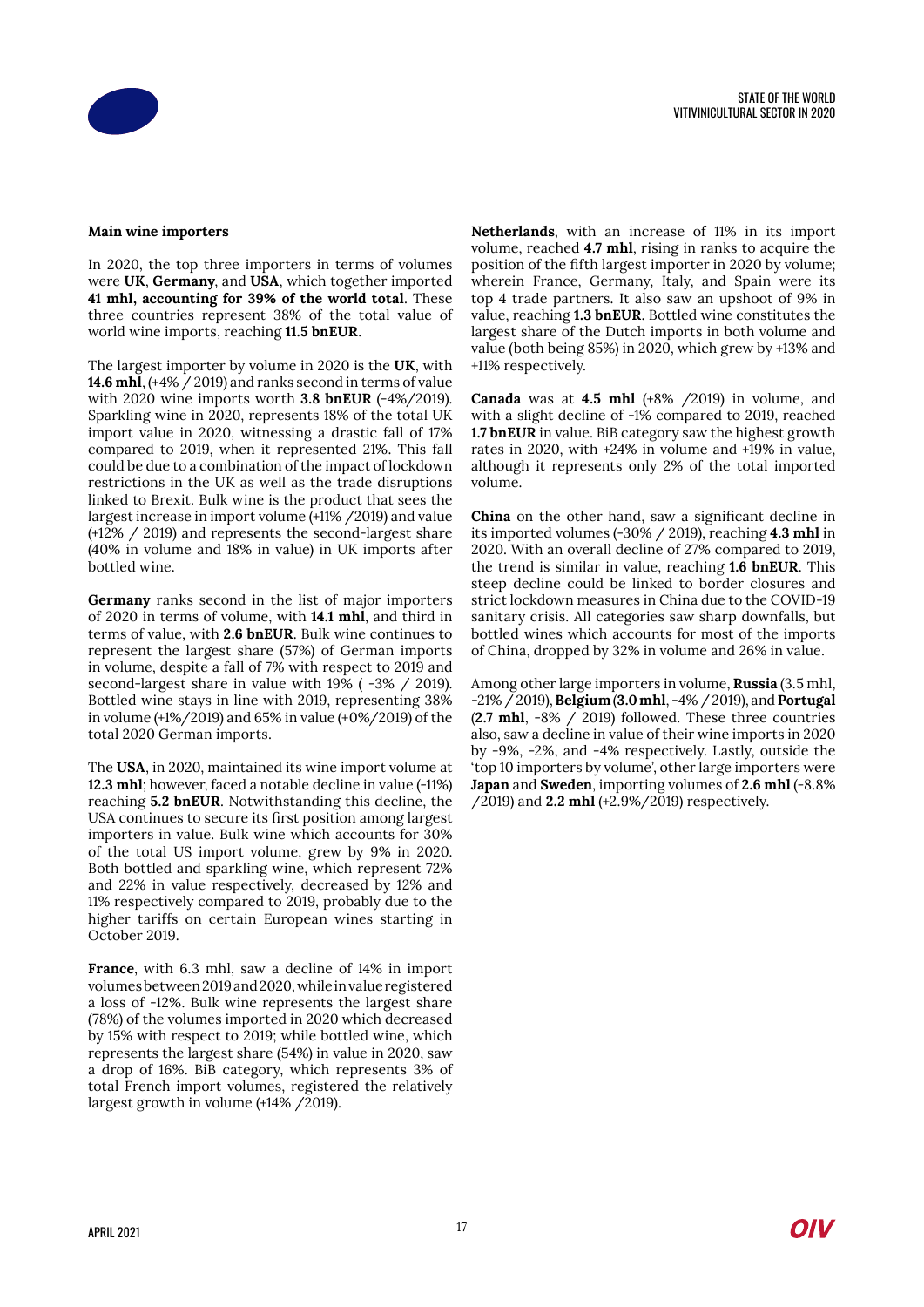

### **Figure 11** • **Main importers of wine**<sup>14</sup>

|                   | Volume (mhl)        |                     | Value (mEUR)        |                     | Type                        |           | <b>Vertical Structure in 2020</b> |          | <b>Variation 2020/2019</b> |  |
|-------------------|---------------------|---------------------|---------------------|---------------------|-----------------------------|-----------|-----------------------------------|----------|----------------------------|--|
|                   | 2019                | 2020                | 2019                | 2020                |                             | volume    | value                             | volume   | value                      |  |
|                   |                     |                     |                     |                     | Bottled $(< 2 1)$           | 49%       | 63%                               | $1\%$    | $-3%$                      |  |
| UK                | 14.0                | 14.6                | 3957                | 3804                | Sparkling                   | 10%       | 18%                               | $-5%$    | $-17%$                     |  |
|                   |                     |                     |                     |                     | <b>BiB</b>                  | 1%        | $1\%$                             | $-11\%$  | $-4%$                      |  |
|                   |                     | variation of 4.2%   |                     | variation of -3.9%  | Bulk $(>10)$                | 40%       | 18%                               | 11%      | 12%                        |  |
|                   |                     |                     |                     |                     | Bottled $(< 21)$            | 38%       | 65%                               | $1\%$    | 0%                         |  |
| Germany           | 14.8                | 14.1                | 2635                | 2 572               | Sparkling                   | $4\%$     | 15%                               | $-8%$    | $-9%$                      |  |
|                   |                     |                     |                     |                     | <b>BiB</b>                  | 2%        | 1%                                | $-8%$    | $-20%$                     |  |
|                   |                     | variation of -5.0%  |                     | variation of -2.4%  | Bulk (> 10 l)               | 57%       | 19%                               | $-7%$    | $-3%$                      |  |
|                   |                     |                     |                     |                     | Bottled $(< 21)$            | 57%       | 72%                               | $-3%$    | $-12%$                     |  |
| <b>USA</b>        | 12.3                | 12.3                | 5787                | 5 1 6 0             | Sparkling                   | 12%       | 22%                               | $-7%$    | $-11%$                     |  |
|                   |                     |                     |                     |                     | BiB                         | $1\%$     | 1%                                | 10%      | $8\%$                      |  |
|                   |                     | variation of 0.1%   |                     | variation of -10.8% | Bulk $(>10)$                | 30%       | 6%                                | 9%       | 10%                        |  |
|                   |                     |                     |                     |                     | Bottled $(< 21)$            | 15%       | 54%                               | $-14%$   | $-16%$                     |  |
| France            | 7.2                 | 6.3                 | 869                 | 761                 | Sparkling                   | 5%        | 12%                               | $-4%$    | $-5%$                      |  |
|                   |                     |                     |                     |                     | BiB                         | 3%        | 2%                                | 14%      | 0%                         |  |
|                   |                     | variation of -13.5% |                     | variation of -12.4% | Bulk $(>10)$                | 78%       | 31%                               | $-15%$   | $-9%$                      |  |
|                   |                     | 4.7                 | 1 1 9 8             |                     | Bottled $(< 21)$            | 85%       | 85%                               | 13%      | 11%                        |  |
| Netherlands       | 4.2                 |                     |                     | 1304                | Sparkling                   | $4\%$     | 10%                               | $-3%$    | 6%                         |  |
|                   |                     | variation of 10.7%  |                     | variation of 8.8%   | <b>BiB</b><br>Bulk $(>101)$ | 3%        | $1\%$<br>3%                       | 7%<br>1% | 0%<br>$-10%$               |  |
|                   |                     |                     |                     |                     | Bottled $(< 21)$            | 9%<br>63% | 86%                               | $1\%$    | $-1\%$                     |  |
| Canada            | 4.2                 | 4.5                 | 1742                | 1727                | Sparkling                   | 4%        | 8%                                | $-4%$    | $-8%$                      |  |
|                   |                     |                     |                     |                     | <b>BiB</b>                  | 2%        | 1%                                | 24%      | 19%                        |  |
|                   |                     | variation of 7.9%   |                     | variation of -0.9%  | Bulk $(>101)$               | 31%       | 4%                                | 26%      | 1%                         |  |
|                   |                     |                     |                     |                     | Bottled $(< 21)$            | 73%       | 91%                               | $-32%$   | $-26%$                     |  |
|                   | 6.1                 | 4.3                 | 2 1 8 2             | 1599                | Sparkling                   | 2%        | 4%                                | $-28%$   | $-16%$                     |  |
| China             |                     |                     |                     |                     | <b>BiB</b>                  | 1%        | 0%                                | $-27%$   | $-42%$                     |  |
|                   | variation of -29.8% |                     | variation of -26.7% |                     | Bulk $(>10)$                | 24%       | 5%                                | $-24%$   | $-38%$                     |  |
|                   |                     |                     |                     |                     | Bottled $(< 21)$            | 79%       | 78%                               | $-1\%$   | $-5%$                      |  |
|                   | 4.5                 | 3.5                 | 1039                | 948                 | Sparkling                   | 13%       | 20%                               | 4%       | $-1\%$                     |  |
| Russia            |                     |                     |                     |                     | <b>BiB</b>                  | 0%        | 0%                                | 8%       | $-50%$                     |  |
|                   |                     | variation of -20.9% |                     | variation of -8.8%  | Bulk $(>10)$                | 7%        | $1\%$                             | $-79%$   | $-77%$                     |  |
|                   |                     |                     |                     |                     | Bottled $(< 21)$            | 61%       | 66%                               | $-3%$    | 0%                         |  |
|                   | 3.1                 | 3.0                 | 1 0 1 0             | 988                 | Sparkling                   | 13%       | 25%                               | $-15%$   | $-7%$                      |  |
| Belgium           |                     |                     |                     |                     | <b>BiB</b>                  | $5\%$     | 3%                                | $-13%$   | 4%                         |  |
|                   |                     | variation of -4.1%  |                     | variation of -2.2%  | Bulk $(>10)$                | 20%       | 6%                                | $-2\%$   | $-8%$                      |  |
|                   |                     |                     |                     |                     | Bottled $(< 21)$            | 22%       | 30%                               | 16%      | 12%                        |  |
| Portugal          | 2.9                 | 2.7                 | 164                 | 158                 | Sparkling                   | $1\%$     | 11%                               | $-10%$   | $-25%$                     |  |
|                   |                     |                     |                     |                     | BiB                         | 3%        | 3%                                | $-40%$   | $-20%$                     |  |
|                   | variation of -7.9%  |                     |                     | variation of -3.7%  | Bulk $(>10)$                | 75%       | 57%                               | $-11%$   | $-3%$                      |  |
|                   |                     |                     |                     |                     | Bottled $(< 21)$            | 64%       | 61%                               | $-7%$    | $-9%$                      |  |
| Japan             | 2.8                 | 2.6                 | 1607                | 1366                | Sparkling                   | 14%       | 35%                               | $-19%$   | $-24%$                     |  |
|                   |                     |                     |                     |                     | BiB                         | 5%        | 1%                                | $-8%$    | $-9%$                      |  |
|                   |                     | variation of -8.8%  |                     | variation of -15.0% | Bulk $(>101)$               | 17%       | 3%                                | $-6%$    | $-14%$                     |  |
|                   |                     |                     |                     |                     | Bottled $(< 21)$            | 45%       | 56%                               | $-2%$    | 5%                         |  |
| Sweden            | 2.1                 | 2.2                 | 690                 | 726                 | Sparkling                   | 13%       | 21%                               | 9%       | 5%                         |  |
|                   |                     |                     |                     |                     | <b>BiB</b>                  | 29%       | 16%                               | 10%      | 10%                        |  |
| Sources: OIV, GTA |                     | variation of 2.9%   |                     | variation of 5.2%   | Bulk $(>101)$               | 13%       | 8%                                | 0%       | 0%<br>$\overline{CD}$      |  |

<sup>&</sup>lt;sup>14</sup>Countries with import volumes equal to or above 2 mhl in 2020.